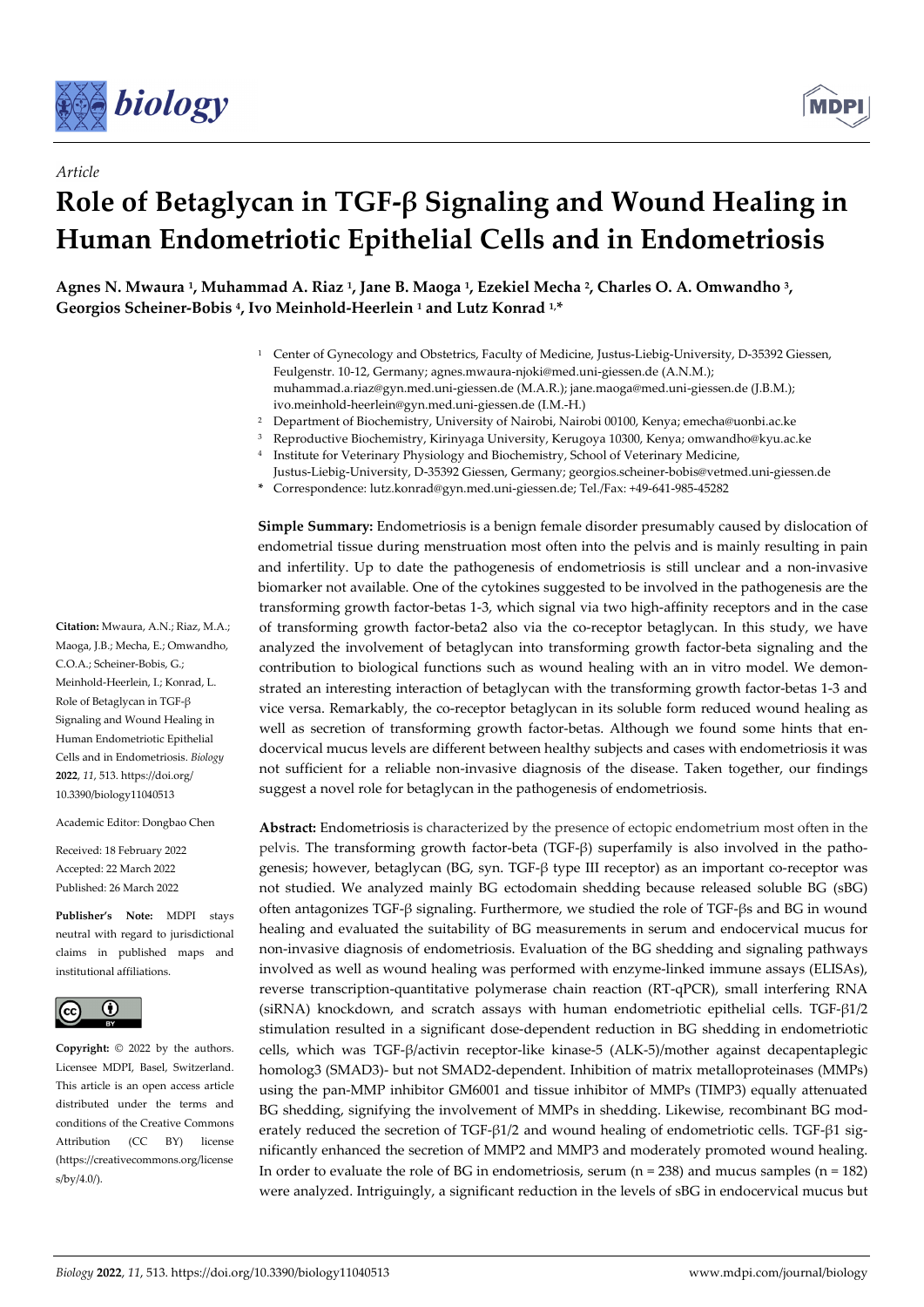not in the serum of endometriosis patients compared to controls was observed. Collectively, these observations support a novel role for BG in the pathophysiology of endometriosis.

**Keywords:** TGF-βs; betaglycan; SMAD2/3; endometriosis; wound healing

#### **1. Introduction**

Approximately 0.7–8.6% of reproductive-age women suffer from endometriosis, a chronic estrogen-dependent gynecological condition, typically associated with chronic pelvic pain, dyspareunia, dysmenorrhea, dyschezia, and infertility [1–3]. The condition is characterized by the occurrence of endometrial tissue outside the uterine cavity, primarily in the ovaries, pelvic peritoneum, bladder, bowel, and retro-vaginal septum [2,3]. Although considered benign, endometriosis exhibits features similar to that of malignant tumors including cell growth, cell migration and invasion, neo-vascularization, and reduced apoptosis [2–5]. Without a reliable non-invasive marker, to date, only laparoscopy followed by histological evaluation results in a definitive diagnosis [1–3]. However, recently the study of cervical mucus has shown some potential [6,7].

The involvement of transforming growth factor betas (TGF-βs) in the pathogenesis of endometriosis was recently reviewed [4,8,9]. The TGF-β superfamily comprises TGF-βs, activins, inhibins, bone morphogenetic proteins (BMPs), along with growth and differentiation factors (GDFs) [10]. They are fundamental to normal cellular functions such as cell proliferation, survival, differentiation, matrix production, motility, angiogenesis, apoptosis, and immune modulation [4,8,9,11]. All members of the TGF-β superfamily signal via pairs of serine/threonine kinase receptors; in the case of the TGF-βs, type I and II TGF-β receptors (TβRI and TβRII), assemble into heteromeric complexes on the cell surface [10]. TGF-β ligands bind to their respective cell surface receptors followed by phosphorylation and activation of specific downstream targets [12,13]. In the canonical TGF- $\beta$  signaling pathway, the TGF- $\beta$  ligands activate members of the SMAD transcription factor family, especially SMAD2/3, and after binding to the common SMAD4 followed by translocation to the nucleus, target genes are transcribed [12].

Betaglycan (BG, syn. TβRIII) is a ubiquitously expressed transmembrane co-receptor for some TGF-β superfamily ligands [8,14–16]. It is an 851-amino acid heparan sulfate proteoglycan with a large extracellular domain, a single-pass hydrophobic transmembrane domain, and a short cytoplasmic domain lacking kinase activity [14,16]. BG functions to establish the potency of its ligands, chiefly TGF-β2 and inhibin A, on the target cells [16] and has other additional ligand-dependent and -independent roles in the regulation of reproduction and tumor suppression [17–20]. BG null embryos present with cardiovascular and hepatic defects are not viable and die between embryonic day 13.5 and birth [21,22]. In the uterus, BG is expressed in endometrial glands and endothelial cells [23]. Dysregulated TGF-β expression is involved in the pathogenesis of endometriosis and other diseases [4,8,24].

Membrane-bound BG undergoes proteolytic ectodomain cleavage, a process termed shedding, releasing a soluble domain (sBG) that can be detected in the extracellular matrix and body fluids such as milk, serum, and plasma [20,25–27]. Notably, restoring or increasing BG expression in numerous cancer models, via administration of sBG, decreases cancer cell motility and invasiveness in vitro [19,28] and invasiveness, angiogenesis, and metastasis in vivo [19,29–31].

Although BG has been demonstrated to participate in multiple diseases [17,19,20,32,33] including endometrial cancer [23,33,34], its role in endometriosis is unknown. Thus, we investigated the involvement of BG in endometriosis with endometriotic 12Z cells in vitro, explored the modulation of BG shedding by TGF-β1/-β2, TIMPs and MMPs, and the influence of TGF-βs and BG on wound healing. The suitability of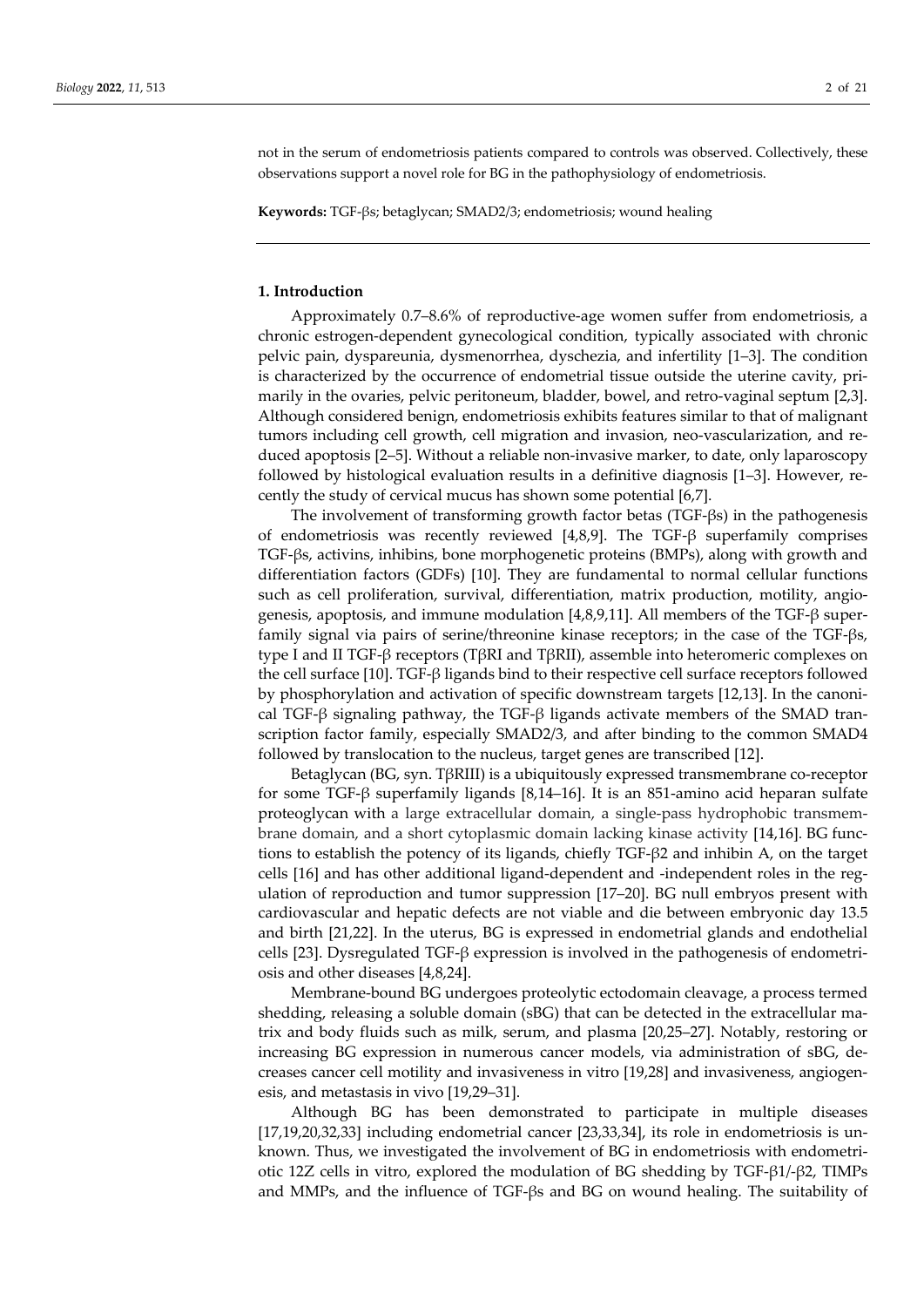serum/endocervical mucus sBG levels as a non-invasive diagnostic biomarker for endometriosis was also tested.

#### **2. Materials and Methods**

#### *2.1. Cell Lines and Cell Culture*

The immortalized and well-characterized 12Z cell line [35] was kindly provided by Prof. Anna Starzinski-Powitz (Department of Biology, University of Frankfurt, Frankfurt, Germany) and is frequently used by many researchers to study endometriotic epithelial cells [36,37]. 12Z cells are regularly tested for epithelial markers such as mucin-1, keratins etc., functional characteristics such as hormone responsiveness, and contamination with mycoplasmas as published [38]. Cells were maintained in medium as follows: 12Z cells in DMEM 4.5 g/L glucose supplemented with 10% FCS, 2 mM glutamine, and 1% penicillin/streptomycin (pen-strep) and cultured in a humidified incubator at 37  $\degree$ C and 5% CO<sub>2</sub>. The medium was routinely renewed every 3–4 days. Cells were washed once with 1 × PBS without  $Ca^{2+}$  and  $Mg^{2+}$  before detachment with 0.25% accutase and passaged at approximately 80% confluence. Cells seeded in culture well plates were serum-starved for 24 h before starting the experiments. All cell culture reagents were obtained from Invitrogen/ThermoFisher Scientific (Karlsruhe, Germany).

#### *2.2. Recombinant Proteins, Inhibitors, and ELISA Kits*

The following materials were used: recombinant human TGF-β1 and TGF-β2 (Promokine, Heidelberg, Germany); recombinant human betaglycan, recombinant human TIMP3 (both from R&D Systems, Wiesbaden, Germany); recombinant human TIMP1 and TIMP2 (both from SinoBiological, Eschborn, Germany) Halt™ Protease Inhibitor Cocktail (100×) (ThermoFisher Scientific); Cell lysis buffer (Cell signaling technology, Frankfurt, Germany); LY364947, GM6001 (both from Sigma Aldrich, St. Louis, Missouri, USA); Sample activation Kit 1 (R&D Systems); human TGF-beta RIII DuoSet ELISA kit (DY242, range 156–10,000 pg/mL); human TGF-beta 1 DuoSet ELISA kit (DY240, range 31.3–2000 pg/mL); human TGF-beta 2 DuoSet ELISA kit (DY302, range 31.3–2000 pg/mL); Human MMP-2 DuoSet ELISA kit (DY902, range 0.6–20 ng/mL); Human Total MMP-3 DuoSet ELISA kit (DY513, range 31.3–2000 pg/mL). All ELISA kits were purchased from R&D Systems.

#### *2.3. Collection of Supernatants for ELISAs*

Cells  $(2 \times 10^{5} \text{ cells})$  cultured in 6-well plates for 24 h and serum-starved (1% FCS) for 24 h were treated in duplicate with TGF-β1 (1–15 ng/mL), TGF-β2 (1–15 ng/mL), betaglycan (10–100 ng/mL), TIMP1 and TIMP2 (both 10–200 ng/mL), TIMP3 (2.5–10 nM) or GM6001 (10  $\mu$ M). For inhibition studies, cells were pre-treated with the inhibitor for 2 h (10 µM, LY364947 diluted in 0.01% DMSO) or 72 h (SMAD2/SMAD3 siRNA gene knockdown) prior to stimulation with TGF-β1 or TGF-β2 (each 10 ng/mL). Negative controls consisted of untreated samples without the recombinant proteins or containing the vehicle (0.01% DMSO) or control siRNA. Cell culture supernatants were collected in Eppendorf tubes with 1 × Halt™ protease inhibitor cocktail and stored at −20 °C until use. For normalization of ELISA concentrations, cells were washed once with 1 × PBS and detached with 500 µL/well accutase for 3 min at 37 °C before suspending in the medium. The single cell suspension (10  $\mu$ L) was then stained with Trypan Blue (10  $\mu$ L) and the number of viable cells assessed with the TC10™ automated cell counter system (Bio-Rad, Dusseldorf, Germany). For preparation of cell lysates, supernatants were collected as described before, and cells were washed with ice-cold PBS before lysis with lysis buffer containing  $1 \times \text{Half}^{\text{TM}}$  protease inhibitor cocktail. Then, lysates were collected with a cell scraper and sonicated for 5 sec before centrifugation at 13,000 $\times$  *g* for 15 min at 4 °C. Protein concentrations were determined with the Bicinchoninic acid (BCA) protein assay kit (Pierce, ThermoFisher Scientific) following the manufacturer's instructions.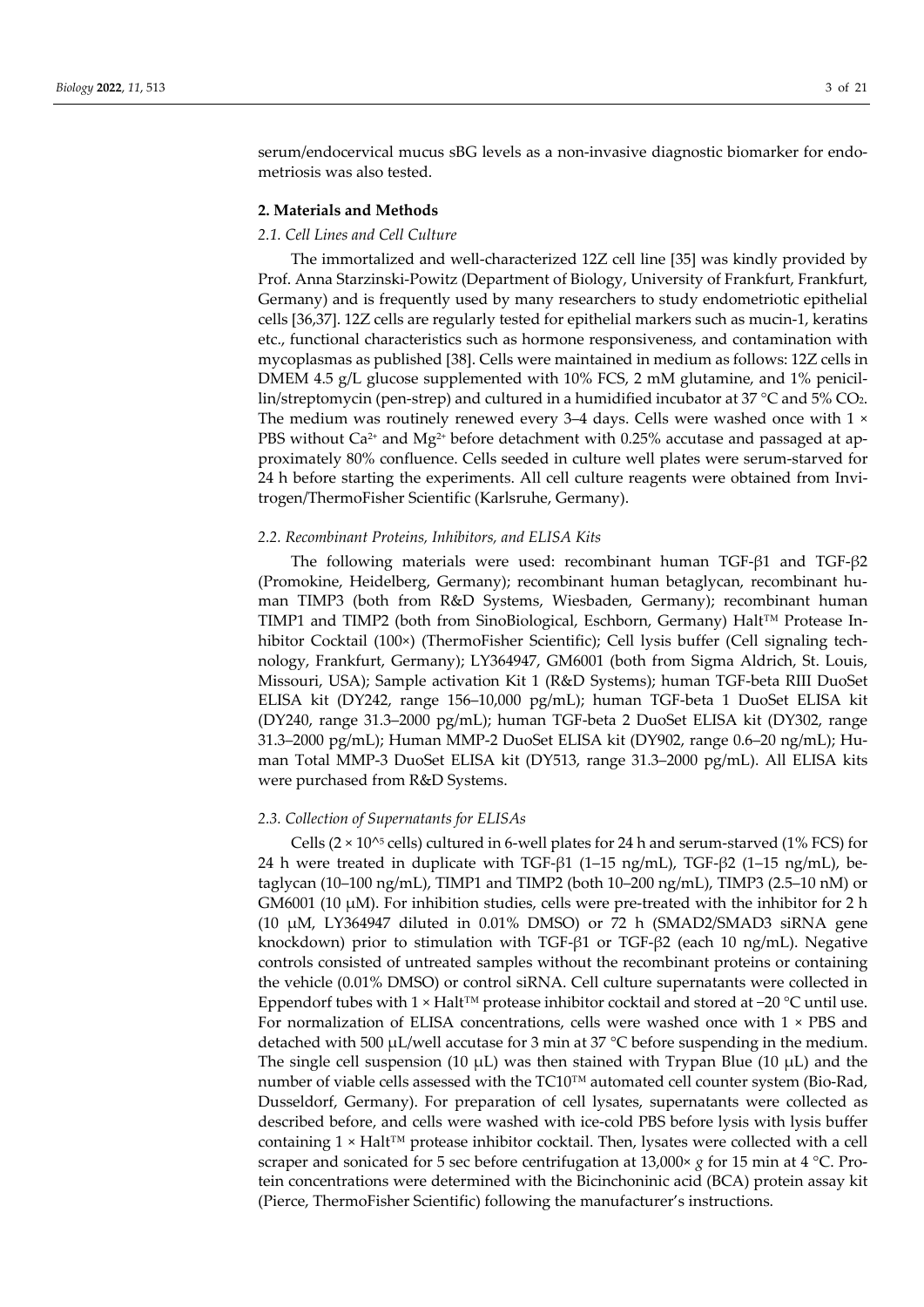## *2.4. TGF-Beta RIII DuoSet ELISA*

Cells were treated and supernatants collected as described and then analyzed with the human TGF-beta RIII DuoSet ELISA kit according to the manufacturer's instructions. Briefly, the ELISA plate (96 wells, ThermoFisher Scientific) was coated overnight with 4  $\mu$ g/mL capture antibody diluted in 1 × PBS pH 7.2 at 4 °C. Plates were blocked by adding  $300 \mu L$  of reagent diluent to each well and incubated at room temperature (RT) for a minimum of 1 h. Afterwards,  $100 \mu$ L supernatant and TGF-beta RIII standards in reagent diluent were added and incubated for 2 h at RT. After an additional 2h incubation step with 400 ng/mL detection antibody, streptavidin-HRP solution (1:200) was added to the wells for 20 min. Then, substrate solution (100  $\mu$ L) was added for 20 min and the reaction stopped with 50  $\mu$ L 2N H<sub>2</sub>SO<sub>4</sub>. Values were obtained with an infinite<sup>®</sup> 200 microplate reader (TECAN, Männedorf, Switzerland) set at 450/540 nm. Soluble BG concentrations were standardized against the number of viable cells or the total protein concentrations of the corresponding lysates.

## *2.5. SiRNA Transfection*

Silencer select siRNA constructs for SMAD2/3 and control as well as transfection reagents were purchased from ThermoFisher Scientific (Carlsbad, CA, USA). Epithelial 12Z cells  $(1 \times 10^{5} \text{cells/mL})$  were grown to 60% confluence in 12-well plates and transfected with transfection reagent alone, silencer™ select negative control No. 2 siRNA (Cat. No., 4390847), SMAD2 siRNA (siRNA ID #: 107873) or SMAD3 siRNA (siRNA ID #: s535081) using Lipofectamine™ RNAiMAX transfection reagent in medium without antibiotics according to the manufacturer's guidelines. Briefly, siRNA and transfection reagent were diluted 1:3, siRNA: Lipofectamine each in 150 µL Opti-MEM medium (ThermoFisher Scientific). Equal parts of diluted siRNA and diluted Lipofectamine were then mixed and incubated for 5 min at room temperature. The mixture  $(300 \mu L)$  was then added to the cells (700  $\mu$ L antibiotic-free medium) to achieve a final siRNA concentration of 100 nM (SMAD2 siRNA) or 150 nM (SMAD3 siRNA). Then medium was changed for complete growth medium after 24 h and cells incubated for 48 h. Efficiency of the siRNA gene knockdown was determined after every transfection procedure by RT-qPCR.

# *2.6. RNA Isolation and Real Time-qPCR*

Total RNA was extracted from transfected 12Z cells using the RNAeasy Kit (Qiagen, Hilden, Germany) in accordance to the manufacturer's protocol. RNA quantity and quality were determined using a P300 NanoPhotometer® (Implen, Munich, Germany). A First-Strand cDNA Synthesis kit (Thermo/Scientific) was then used to reverse-transcribe the RNA (1 µg) following the supplier's instructions. PCR primers (Thermo/Scientific, Table 1) were designed using the NCBI Primer-Blast algorithm available at http://www.ncbi.nlm.nih.gov/tools/primer-blast. RT-qPCR was conducted with 0.5 µg cDNA in a 20 µL PCR reaction using iTaq<sup>TM</sup> Universal SYBR® Green Supermix on a MiniOpticon™ Real-Time PCR System (Bio-Rad, Dusseldorf, Germany). The cycling program was initiated by a first denaturation at 95  $\degree$ C for 5 min, followed by 35 cycles of denaturation at 95 °C for 30 seconds (s), annealing at 59 °C for 20 s, and a final elongation step at 72 °C for 30 s except for the final extension that lasted 10 min. GAPDH was used for normalization.

**Table 1.** List of primer sequences used for RT-qPCR.

| Genes (Species)        | Sequence $(5' \rightarrow 3')$                       | Acc. No.     | Size (bp) |  |
|------------------------|------------------------------------------------------|--------------|-----------|--|
|                        | ATCCTAACAGAACTTCCGCC fwd<br>CTCAGCAAAAACTTCCCCAC rev | NM 001003652 | 481       |  |
| SMAD <sub>2</sub> (Hu) |                                                      |              |           |  |
|                        | GTCTGCAAGATCCCACCAGG fwd                             |              | 237       |  |
| SMAD3 (Hu)             | CTTGTCAAGCCACTGCAAAG rev                             | NM 001145102 |           |  |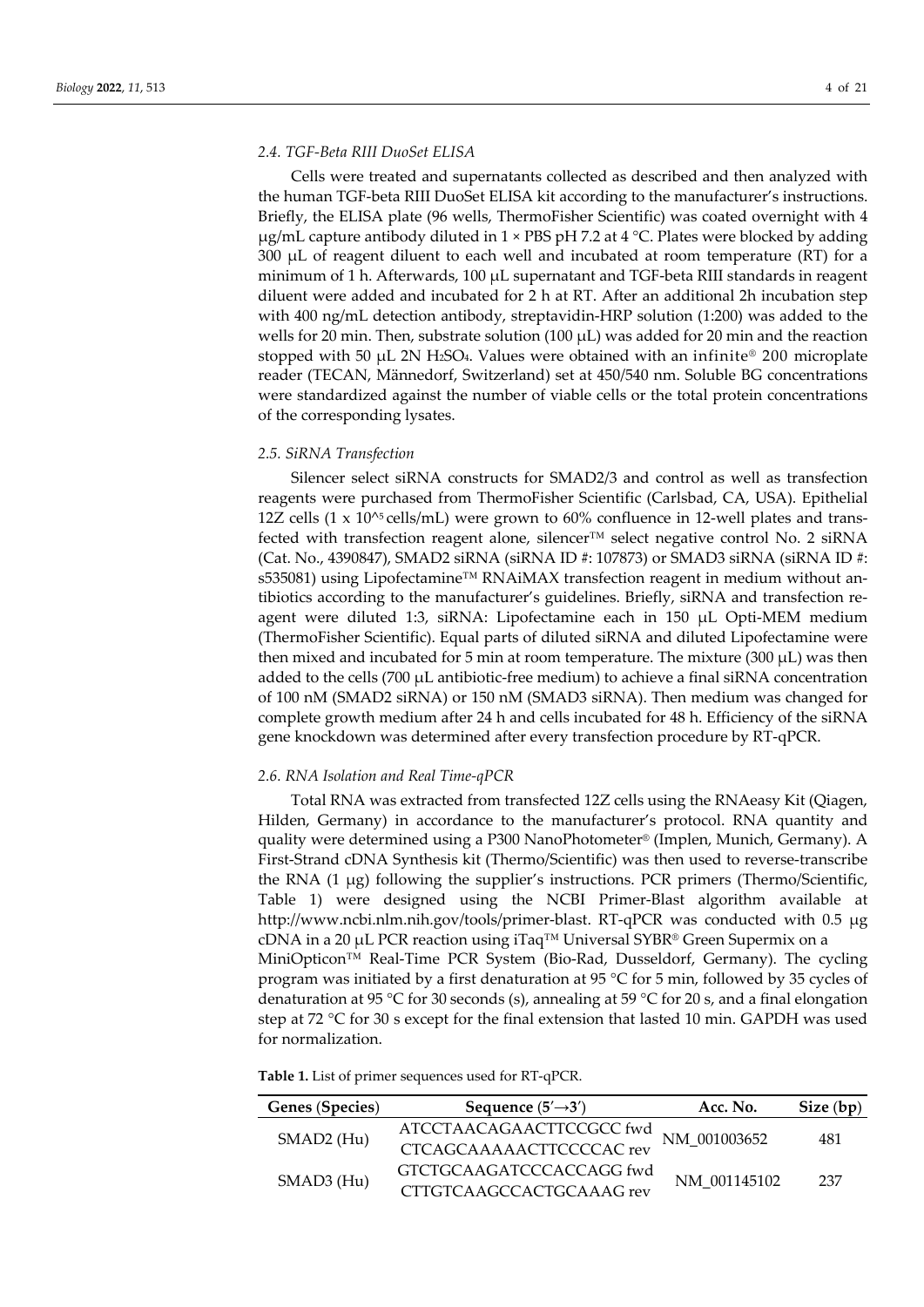# GACCCCTTCATTGACCTCAAC fwd<br>GAPDH (Hu) GATGACCTTGACCTCAACTWQ NM\_001256799 561

Hu, human; Acc. No., accession number; fwd, forward; rev, reverse; bp, base pairs; GAPDH, Glyceraldehyde 3-phosphate dehydrogenase.

## *2.7. TGF-β1/-β2 and MMP-2/3 ELISAs*

Levels of secreted TGF-β1, TGF-β2, MMP2, and MMP3 in supernatants were determined by ELISAs. For the TGF-β1 and TGF-β2 ELISAs, samples were activated with 1N HCl and then neutralized with 1.2N NaOH/0.5M HEPES. ELISAs were performed according to the supplier's guidelines.

### *2.8. Wound Healing Assay*

The scratch assay according to Liang et al. [39] was used with some modifications. Briefly, 12Z cells were cultured in six-well plates and the confluent cell monolayer disrupted by scratching with a sterile 200 µL pipette tip. Culture medium was immediately removed and after washing with 1 × PBS, cells were grown in serum-free medium with or without 10 ng/mL TGF-β1, -β2 or 25 ng/mL betaglycan. Migration of cells into the cell-free areas was monitored at 0, 24, and 48 h by capturing images under a Leica DM IL microscope fitted with a Canon EOS 450D camera. Four fields were analyzed per well using ImageJ software version 1.53h accessed 01 March 2021 (http://rsbweb.nih.gov/ij/).

## *2.9. Patients*

The current study was approved by the Ethics Committee of the Medical Faculty of the Justus-Liebig-University, Giessen, Germany (registry number 95/09). Informed written consent was obtained from all participants prior to sample collection in accordance with the approved protocol. The study group for serum sBG consisted of 166 women with and 72 women without endometriosis while that of endocervical mucus sBG consisted of 100 women with and 82 women without endometriosis (Table 2). Patients on hormone therapy consisted of women taking dienogest- or dienogest plus ethinylestradiol- or progestin-based medications. Diagnosis of endometriosis was performed by laparoscopic surgery followed by histological confirmation.

|  |  |  |  | <b>Table 2.</b> Patient demographics and clinical characteristics. |
|--|--|--|--|--------------------------------------------------------------------|
|--|--|--|--|--------------------------------------------------------------------|

|                       | <b>Serum Samples</b> |           | <b>Endocervical Mucus Sample</b> |           |
|-----------------------|----------------------|-----------|----------------------------------|-----------|
|                       | EM                   | $w/o$ EM  | EM                               | $w/o$ EM  |
| (n)                   | 166                  | 72        | 100                              | 82        |
| Mean age (SEM)        | 33.6(0.6)            | 26.7(0.9) | 32.7(0.7)                        | 28.8(0.8) |
| $BMI$ (kg/m2)         | 23.3                 | 22.9      | 23                               | 22.7      |
| Smoking $(\%)$        | 24                   | 19        | 28                               | 23        |
| Allergy $(\%)$        | 59                   | 64        | 51                               | 48        |
| Menstrual phase (n)   |                      |           |                                  |           |
| Proliferative         | 28                   | 19        | 27                               | 19        |
| Secretory             | 41                   | 31        | 43                               | 36        |
| Menstruation          | 17                   | 9         |                                  |           |
| Unknown               | 80                   | 13        | 30                               | 27        |
| Contraception use (n) |                      |           |                                  |           |
| Yes                   | 68                   | 43        | 30                               | 31        |
| N <sub>0</sub>        | 98                   | 29        | 70                               | 51        |
| Fertility (n)         |                      |           |                                  |           |
| Yes                   | 43                   | 6         | 37                               | 10        |
| No                    | 56                   | 7         | 24                               | 14        |
| Unknown               | 67                   | 59        | 39                               | 58        |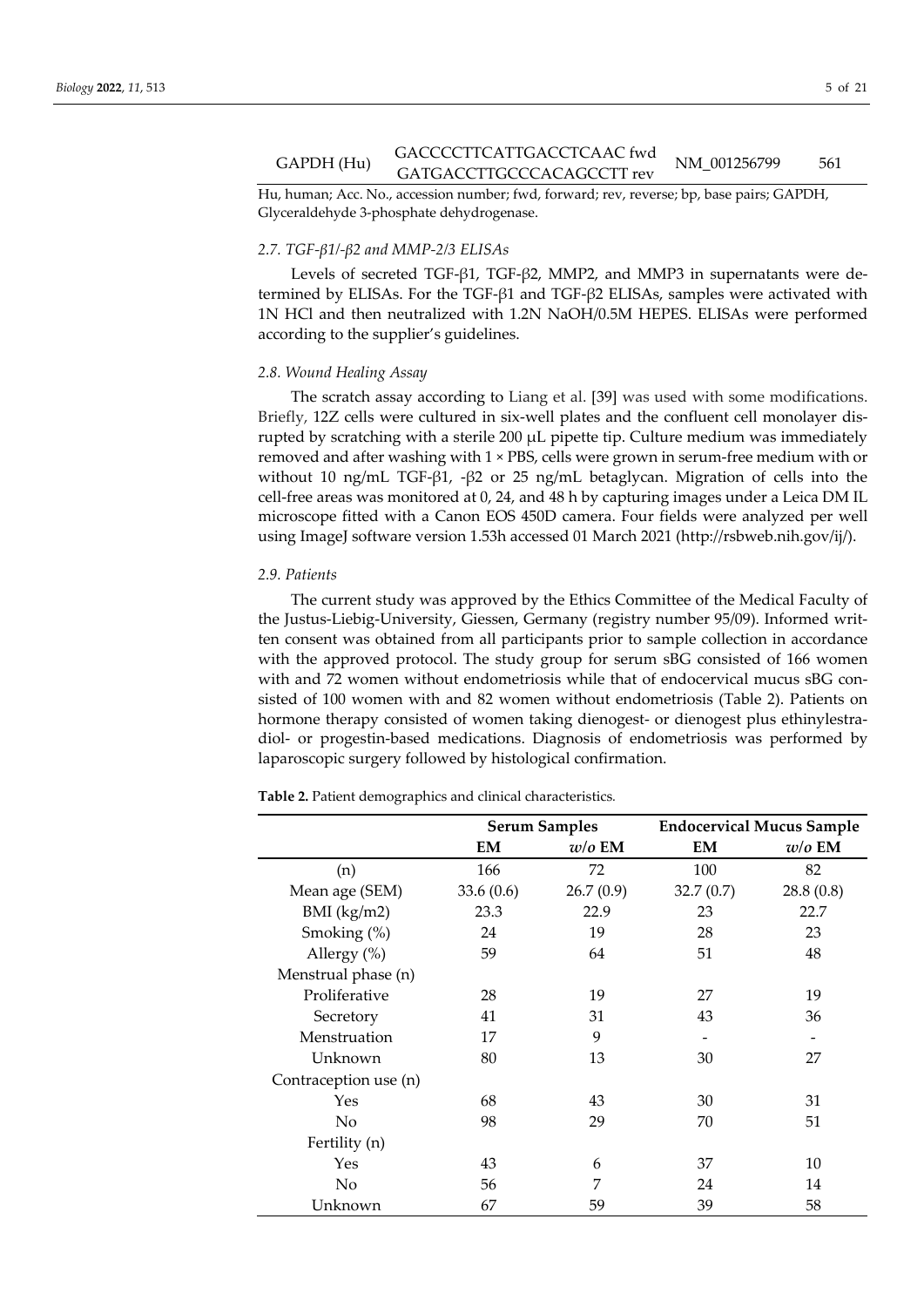| Pain $(n)$       |           |                |         |         |
|------------------|-----------|----------------|---------|---------|
| Dysmenorrhea     |           |                |         |         |
| Yes              | 112       | 58             | 89      | 70      |
| No               | 38        | 13             | 11      | 11      |
| Unknown          | 16        | $\mathbf{1}$   |         | 1       |
| Dyspareunia      |           |                |         |         |
| Yes              | 92        | 30             | 58      | 35      |
| No               | 54        | 38             | 42      | 46      |
| Unknown          | 20        | $\overline{4}$ |         | 1       |
| Dyschezia        |           |                |         |         |
| Yes              | 60        | 8              | 45      | 29      |
| No               | 95        | 60             | 55      | 53      |
| Unknown          | 11        | $\overline{4}$ |         |         |
| Dysuria          |           |                |         |         |
| Yes              | 33        | 7              | 29      | 15      |
| No               | 125       | 63             | 71      | 66      |
| Unknown          | 8         | 2              |         | 1       |
| sBG detected (%) | 166 (100) | 72 (100)       | 96 (96) | 81 (99) |

EM, endometriosis; *w/o* EM, without endometriosis; SEM, standard error of the mean; BMI, body mass index; sBG, soluble betaglycan; Pain yes denotes mild to strong pain (scale 2–10); unknown means data not available.

## *2.10. Sample Collection and Analysis*

Two to three milliliters of anticoagulant-free venous blood was obtained from each subject (Tables 2 and 3) during clinical examination. Samples were centrifuged at 3000× *g* for 15 min at 4 °C and stored immediately as aliquots at −80 °C until use. Endocervical mucus samples from patients (Tables 2 and 3) were obtained in the afternoon (2–4 pm) with a cotton swab and immediately placed in ice-cold  $1 \times PBS$  containing  $1 \times$  protease inhibitor cocktail (P1860, Sigma, Taufkirchen, Germany). Samples were then centrifuged at 3000× *g* for 15 min at 4 °C and supernatants collected, weighed, and stored as aliquots at −80 °C until further analysis. In all cases, the use of contraception and menstrual cycle phases were monitored by anamnesis and a questionnaire [40]. Levels of sBG in serum and endocervical mucus were detected using the human TGF-beta RIII DuoSet ELISA kit according to the manufacturer's guidelines.

A guide through the experimental setup can be found in Figure S1 (Supplementary Material).

## *2.11. Statistical Analyses*

All statistical analyses were performed with GraphPad Prism software (Version 8.0, GraphPad Inc. La Jolla, CV, USA). Each in vitro experiment was performed at least three times in duplicate. Statistical comparisons of the means between two groups were done using t-tests and among multiple groups by one-way analysis of variance (ANOVA) followed by Dunnett's post hoc tests. Analyses of serum and endocervical sBG levels were performed with the Mann–Whitney U-test (for two group comparisons) or the Kruskal–Wallis test (for more than two groups). A receiver operating characteristics (ROC) curve and area under the curve (AUC) with a 95% confidence interval was calculated to define the optimal cut-off for endocervical mucus  $sBG$  levels. Then, a  $2 \times 2$  contingency table was used to calculate sensitivity, specificity, and the positive likelihood ratio. Differences were considered statistically significant at *p* ≤ 0.05. All data are reported as means  $\pm$  SEMs (SEM = standard error of the mean).

#### **3. Results**

*3.1. Modulation of BG Shedding in Endometriotic Epithelial Cells by TGF-βs*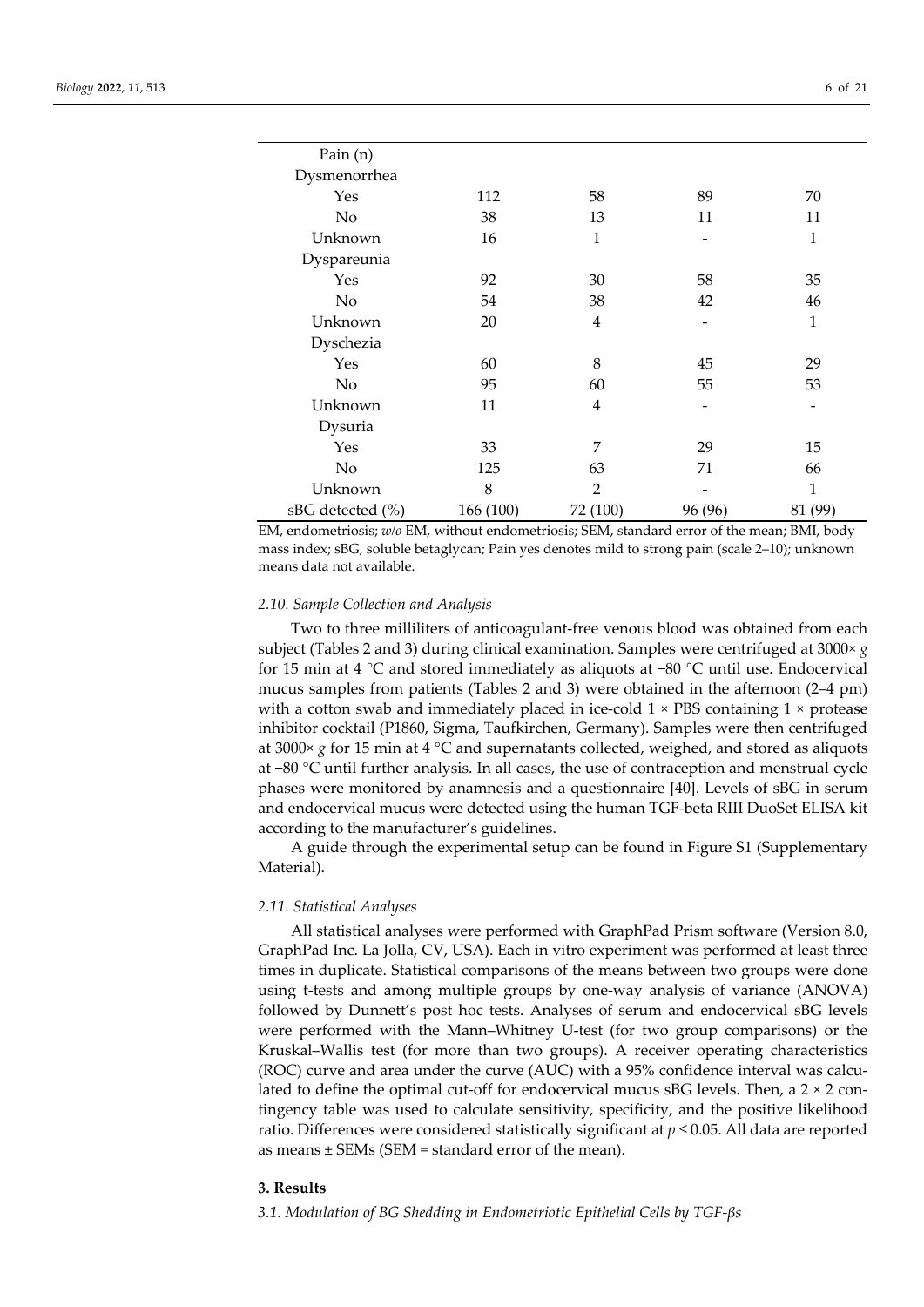Recently, we found that BG is a vital modulator of TGF-β2 signaling in Sertoli cells [41]. In the present study, we investigated whether TGF-βs regulate BG shedding in human endometriotic 12Z cells. Firstly, we evaluated TGF-β concentration dependency in BG shedding and found a significant dose-dependent decrease in BG shedding after stimulation with TGF-β1 (Figure 1A) and TGF-β2 (Figure 1B) compared to controls after 24, 48, and 72 h. Remarkably, a stronger reduction in BG shedding was observed with TGF-β2 compared to TGF-β1 (Figure 1A,B). Because the strongest effects were observed with 10 ng/mL TGF-β1 and 10 ng/mL TGF-β2, the following experiments were conducted with these concentrations.



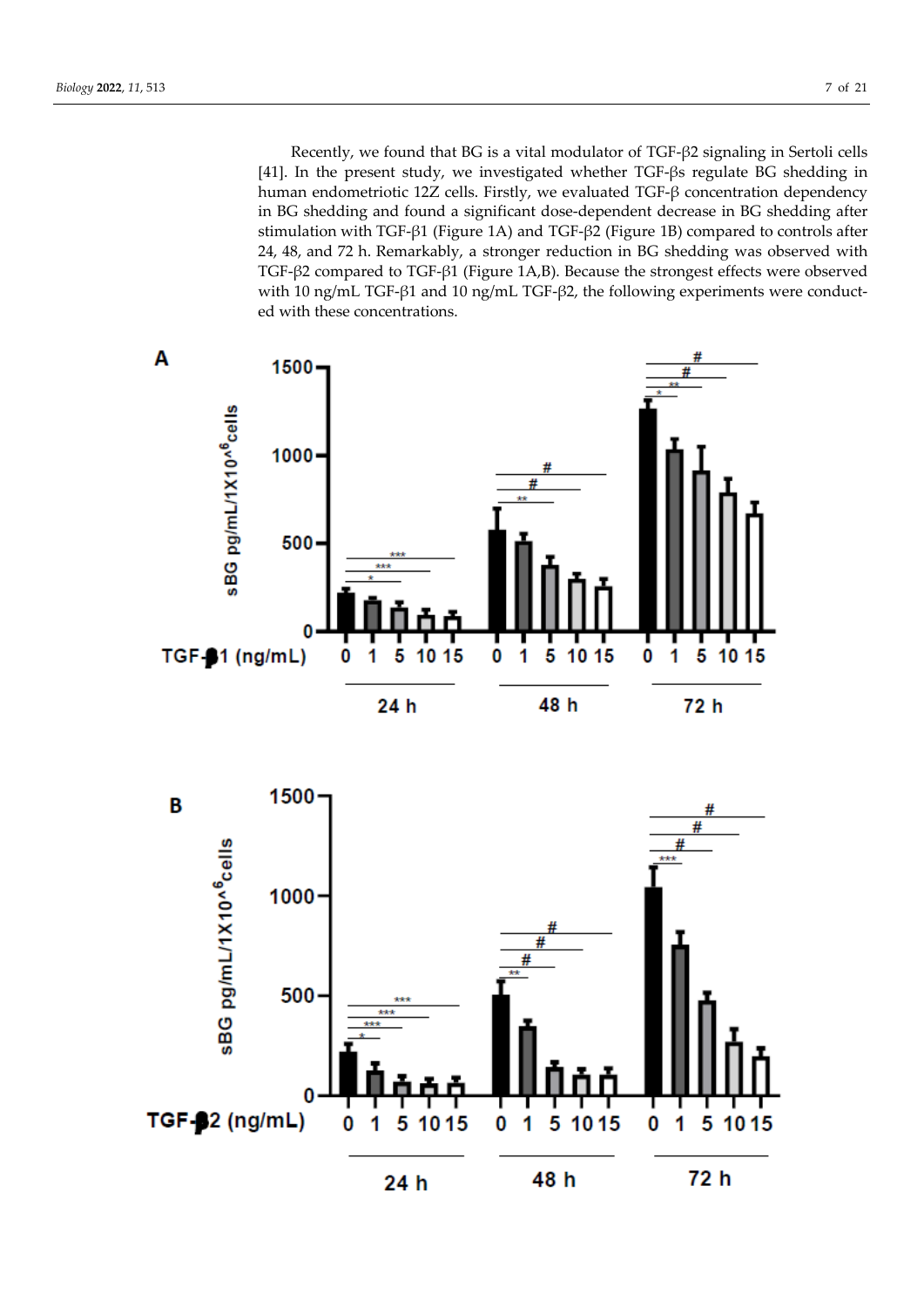**Figure 1.** Dose-dependent effects of TGF-β1 and -β2 on BG shedding. Epithelial 12Z cells were stimulated with increasing concentrations of TGF-β1 (**A**) or TGF-β2 (**B**) (1–15 ng/mL) for 24 h, 48 h, and 72 h; supernatants were analyzed by sBG ELISA. Both TGF-β1 and -β2 treatment reduced betaglycan shedding in a dose-dependent and significant manner. Each bar represents the mean  $\pm$ SEM of three independent experiments performed in duplicate. \*  $p \le 0.05$ ; \*\*  $p < 0.01$ ; \*\*\*  $p < 0.001$ ; \* *p* < 0.0001; sBG, soluble betaglycan.

TGF-βs exert their biological functions mainly via the canonical SMAD-signaling pathway and to a lesser extent via non-canonical pathways [12]. Thus, we investigated the pathways involved in TGF-β-mediated effects on BG shedding. 12Z cells pretreated with LY364947, a selective inhibitor of TGF-β type I receptor (ALK**-**5), demonstrated that LY364947 significantly attenuated the TGF-β1 and TGF-β2-induced reduction in BG shedding (Figure 2A,B).



**Figure 2.** TGF-β1/2-mediated reduction in BG shedding is TGF-β type 1 receptor (ALK-5)-dependent. Epithelial 12Z cells were pre-incubated in the absence or presence of ALK-5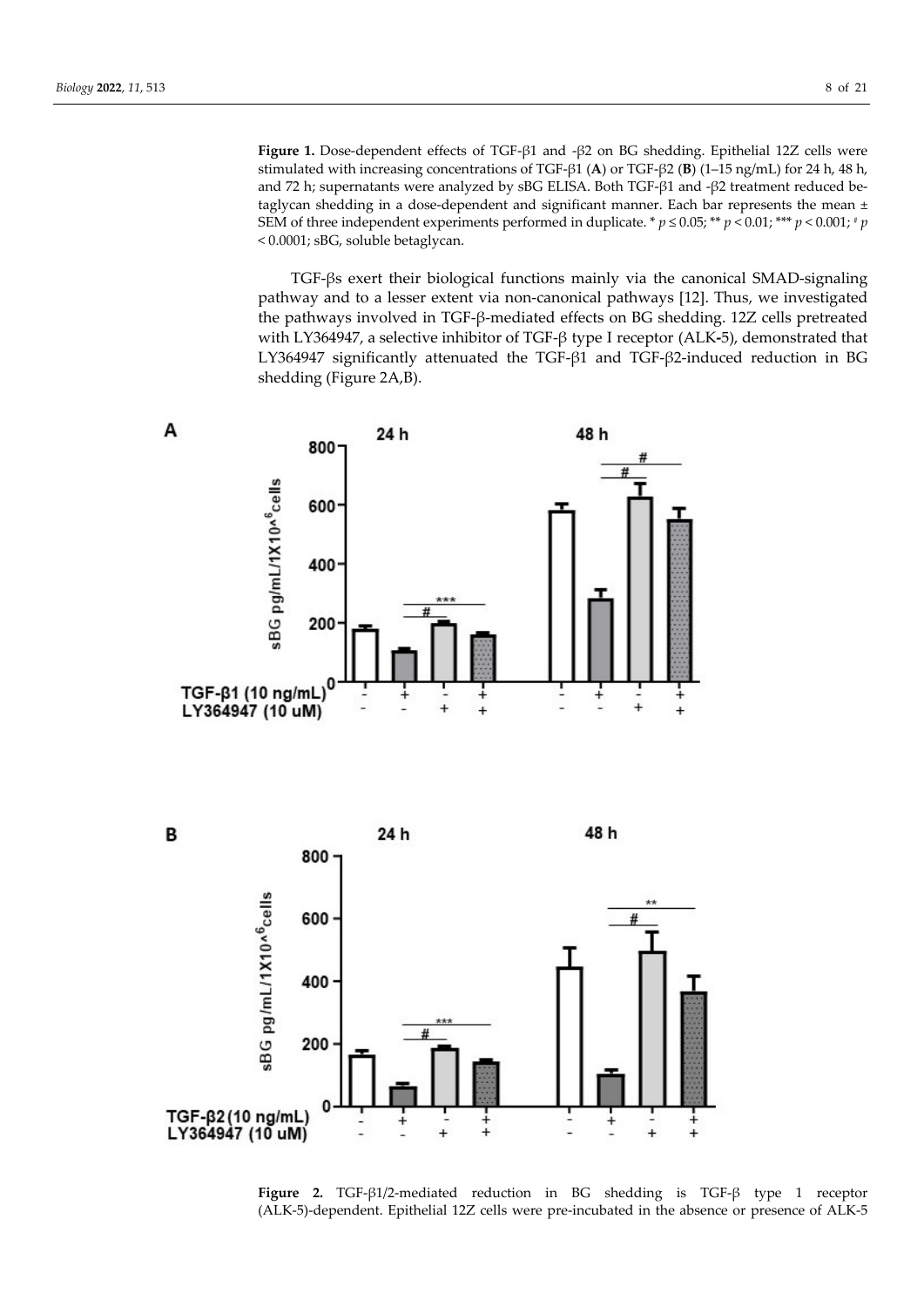inhibitor, LY364947 (10 µM) for 2 h prior to stimulation with TGF-β1 (10 ng/mL) (**A**) or TGF-β2 (10 ng/mL) (**B**) for 24 and 48 h; supernatants were analyzed by sBG ELISA. LY364947 significantly abrogated the reduction in BG shedding induced by TGF-β1 and -β2. Each bar represents the mean  $\pm$  SEM of three independent experiments performed in duplicate. \*\*  $p$  < 0.01; \*\*\*  $p$  < 0.001; \*p < 0.0001; sBG, soluble betaglycan.

Next, we explored the involvement of SMAD2/3 signaling in TGF-β-mediated reduction in BG shedding using gene silencing (Figure 3). The SMAD2/SMAD3 double gene knockdown significantly ameliorated the TGF-β-dependent reduction in BG shedding (Figure 3B). The individual knockdowns revealed for SMAD3 ~100% and ~85% inhibition of the TGF-β1 and TGF-β2 effects, respectively, on BG shedding. In contrast, silencing of the SMAD2 gene had no effects (Figure 3C,D). Thus, the canonical TGF-β pathway involving TGF-β/ALK-5/SMAD3 signaling is required in TGF-β-mediated reduction in BG shedding in 12Z cells.



**Figure 3.** TGF-β1/2-mediated reduction in BG shedding is SMAD3- but not SMAD2-dependent. Epithelial 12Z cells were plated in 6-well plates and transfected with SMAD2 siRNA, SMAD3 siRNA or negative control siRNA and a control RT-qPCR of the gene silencing efficiency for each siRNA performed to ascertain silencing of SMAD2 and SMAD3 (**A**). SMAD2/3 double-silenced (**B**) and single-silenced (**C**,**D**) epithelial 12Z cells were stimulated with TGF-β1 or TGF-β2 (10 ng/mL)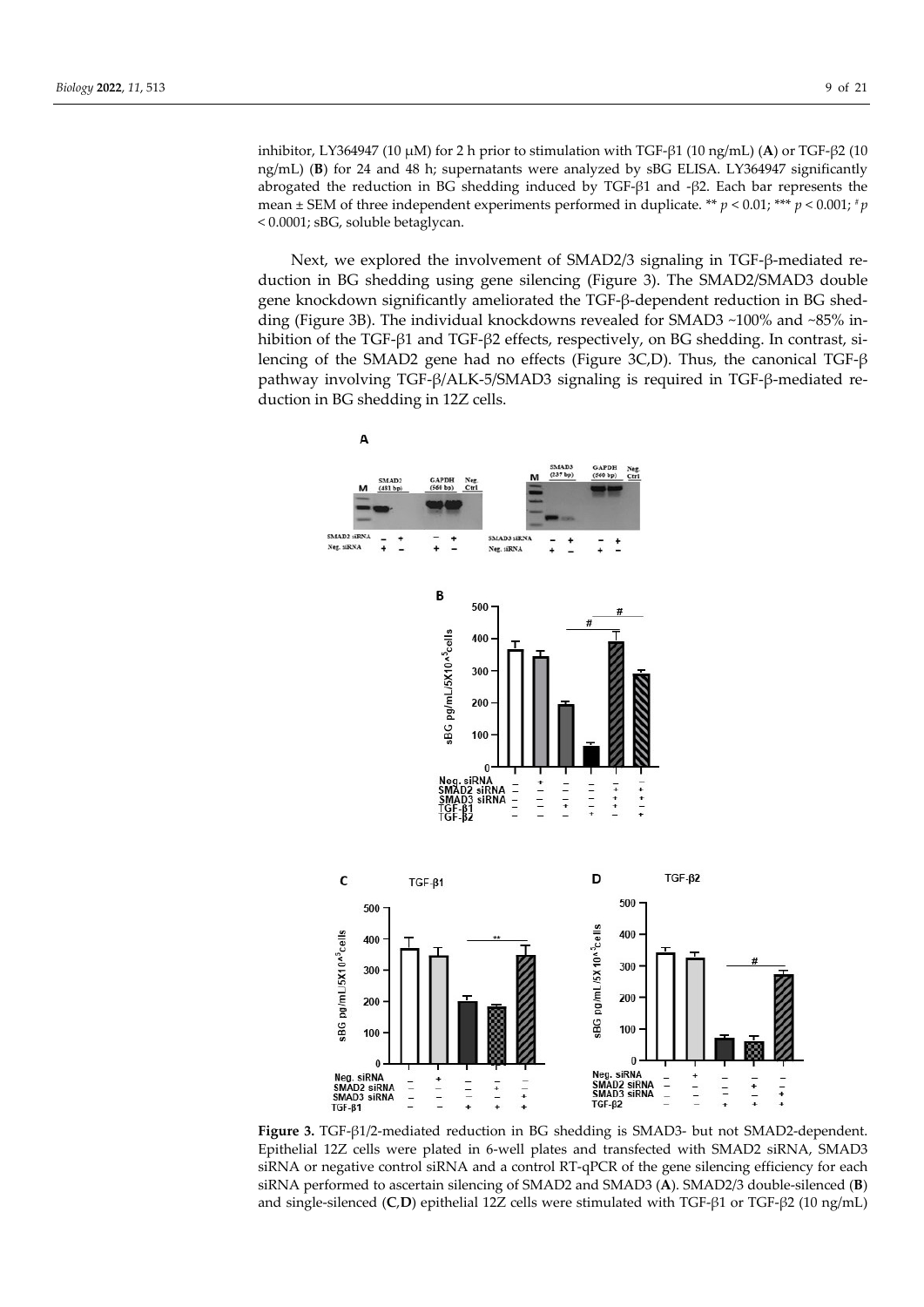for 48 h, and supernatants were analyzed by sBG ELISA. SMAD2/SMAD3 double gene knockdown significantly abrogated the TGF-β1 and TGF-β2-dependent reduction in BG shedding (**B**). Analysis of individual knockdowns revealed that silencing of SMAD3 gene and not of SMAD2 gene abolished the TGF-β1- and TGF-β2-mediated reduction in BG shedding (**C**,**D**). Each bar represents the mean  $\pm$  SEM of three independent experiments performed in duplicate. \*\* *p* < 0.01; *\* p* < 0.0001; M, DNA ladder; Neg. siRNA, control siRNA; Neg. Ctrl, negative control; bp, base pairs; sBG, soluble betaglycan.

# *3.2. Effects of Recombinant BG on TGF-β1 and TGF-β2 Secretion*

Membrane-bound BG is an important  $TGF-\beta$  co-receptor, whereas the soluble form functions as a TGF-β antagonist [16]. Thus, we next focused on the influence of BG on TGF-β1/-β2 secretion by 12Z cells. After treatment with soluble recombinant human BG (rhBG), we observed a moderate dose-dependent and significant reduction in the secretion of TGF-β1 (~20–33% with 20–100 ng/mL rhBG; Figure 4A) and TGF-β2 (~25–35% with 20–100 ng/mL rhBG; Figure 4B). This further confirms the role of BG in antagonizing TGF-βs.



**Figure 4.** Dose-dependent effects of recombinant human BG on TGF-β1 and TGF-β2 secretion. Epithelial 12Z cells were treated with increasing concentrations of recombinant human betaglycan (rhBG (10–100 ng/mL)) for 48 h, and supernatants were analyzed by TGF-β1 (**A**) and TGF-β2 (**B**) ELISAs. rhBG treatment significantly decreased TGF-β1 and TGF-β2 levels in a concentra-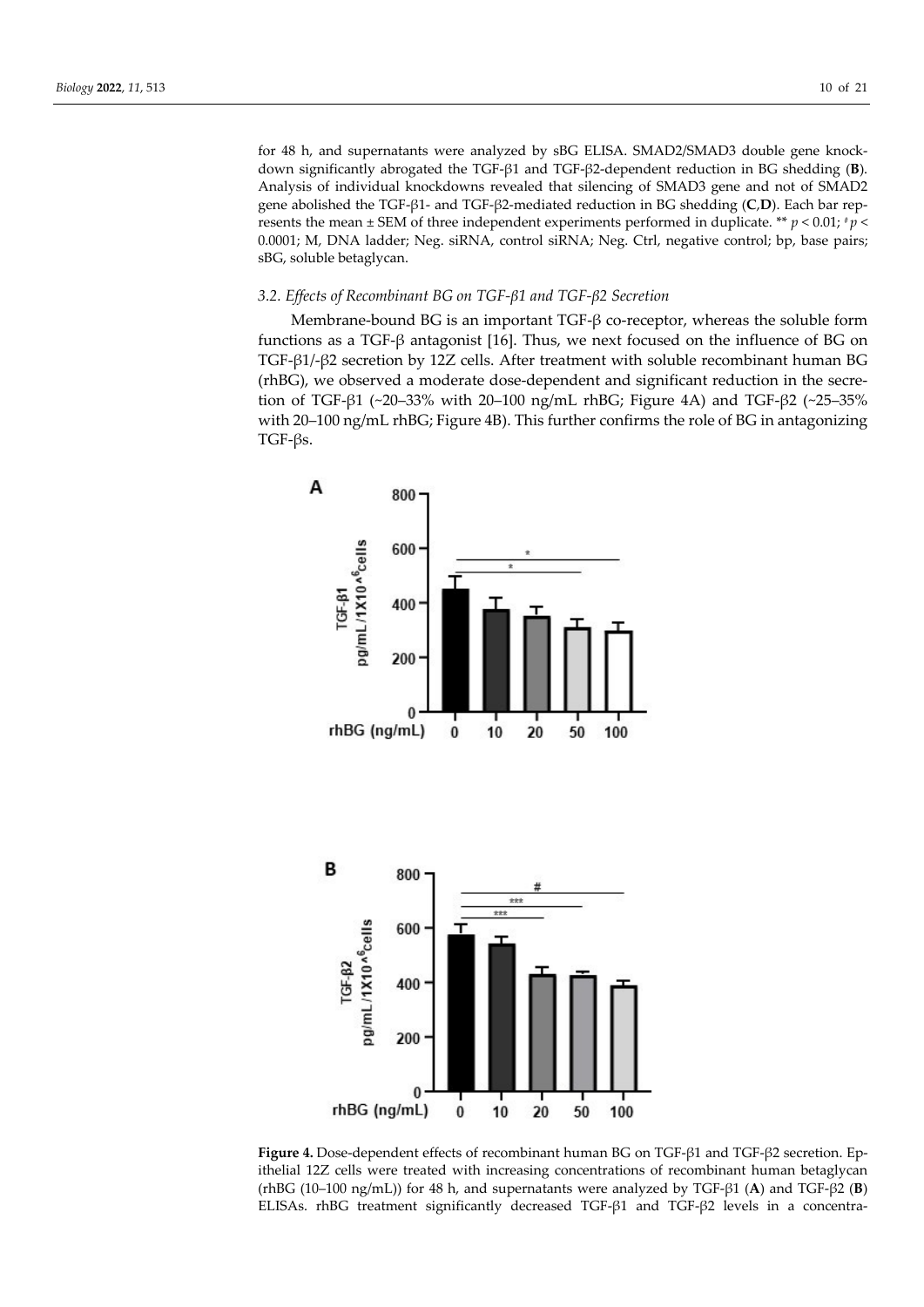tion-dependent manner. Each bar represents the mean ± SEM of three independent experiments performed in duplicate. \* *p* ≤ 0.05; \*\*\* *p* < 0.001; # *p* < 0.0001; rhBG, recombinant human betaglycan.

### *3.3. The Impact of Matrix Metalloproteinases (MMPs) on BG Shedding*

We and others have previously reported that the membrane-type matrix metalloproteases (MT-MMPs) and tissue inhibitors of metalloproteinases (TIMPs) regulate BG shedding in certain cell types [27,41]. Accordingly, we investigated the influence of MMPs using the broad-range MMP inhibitor, GM6001, as well as TIMPs (Figure 5), on BG shedding. Epithelial 12Z cells treated with GM6001 led to a 35% reduction in BG shedding in 12Z cells (Figure 5A). Treatment with TIMP1 and TIMP2 had no substantial effects on BG shedding (Figure 5B,C). On the contrary, approximately 25% reduction in BG shedding was observed with 10 nM TIMP3, whereas lower doses had no significant effects (Figure 5D). Thus, inhibition of MMPs reduced BG shedding, confirming the involvement of MMPs.



**Figure 5.** BG shedding is modulated by MMPs. Epithelial 12Z cells were treated with the broad-spectrum MMP inhibitor, GM6001 (10 µM) (**A**), or increasing concentrations of TIMP1 and TIMP2 (both with 10–200 ng/mL) (**B,C**) or TIMP3 (2.5–10 nM) (**D**) for 48 h, and supernatants were analyzed using sBG ELISA. Both GM6001 and TIMP3 treatment significantly attenuated BG shed-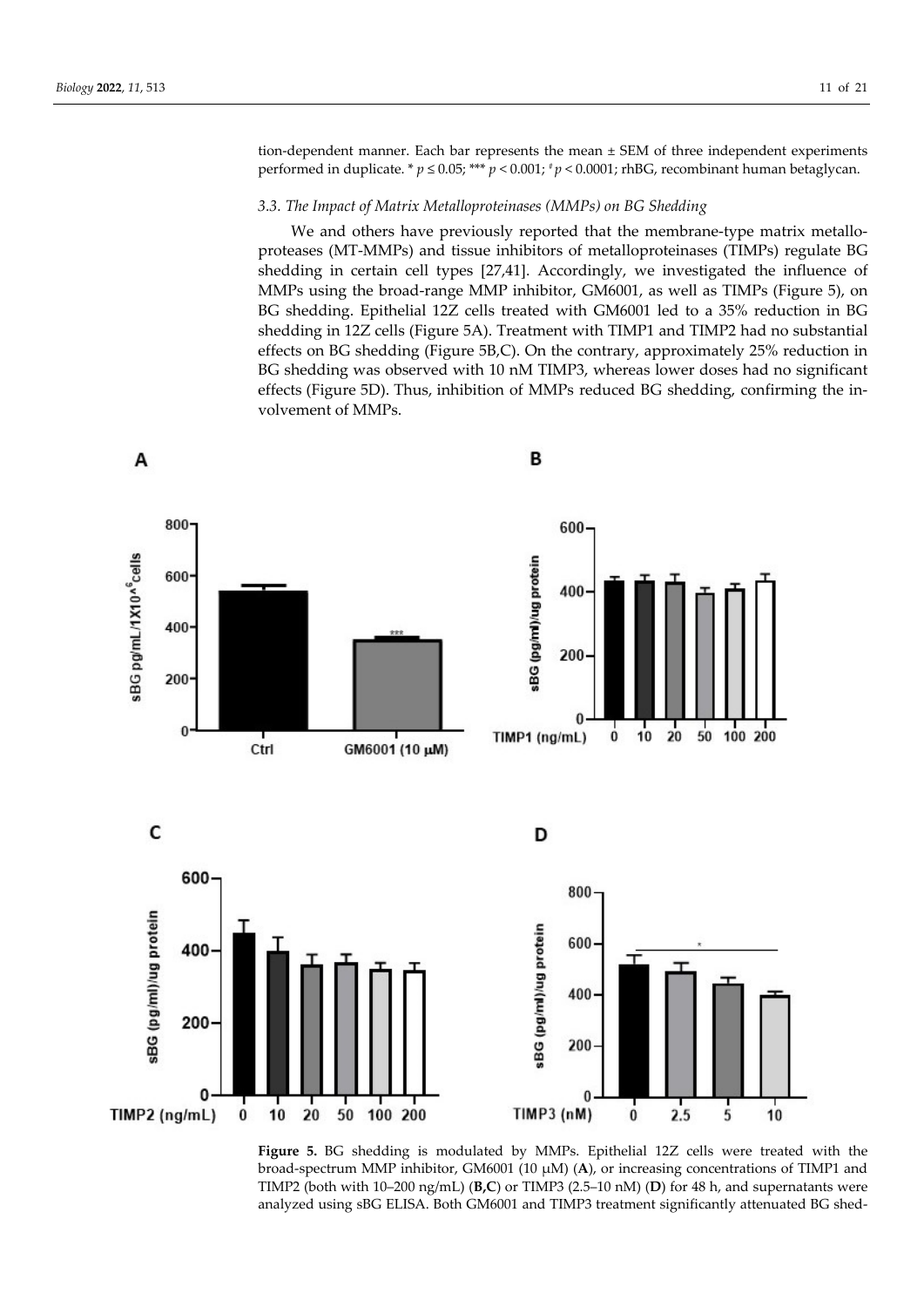ding in 12Z cells whereas TIMP1/2 showed no significant effects. Each bar represents the mean  $\pm$ SEM of three independent experiments performed in duplicate. \*  $p \le 0.05$ , \*\*\*  $p < 0.001$ . sBG, soluble betaglycan.

Aberrant regulation of MMPs such as MMP2, MMP3, and MMP9 has been reported in endometriosis [42]. Thus, we sought to determine the effects of  $TGF- $\beta$ 1/ $\beta$ 2 on the se$ cretion of MMP2 and MMP3. Both TGF-β1 and -β2 induced MMP2 secretion in a time-dependent and significant manner (Figure 6A). In contrast, TGF-β1 but not TGF-β2 significantly and time-dependently induced MMP3 secretion in 12Z cells (Figure 6B). A comparison between the levels of secreted MMP2 and MMP3 revealed that 12Z cells secrete approximately 250 times more MMP2 than MMP3 (Figure 6A,B). Collectively, these results demonstrate that TGF-β1 but not TGF-β2 enhanced MMP2 and MMP3 secretion, consistent with its role in extracellular matrix remodeling and fibrosis [42].







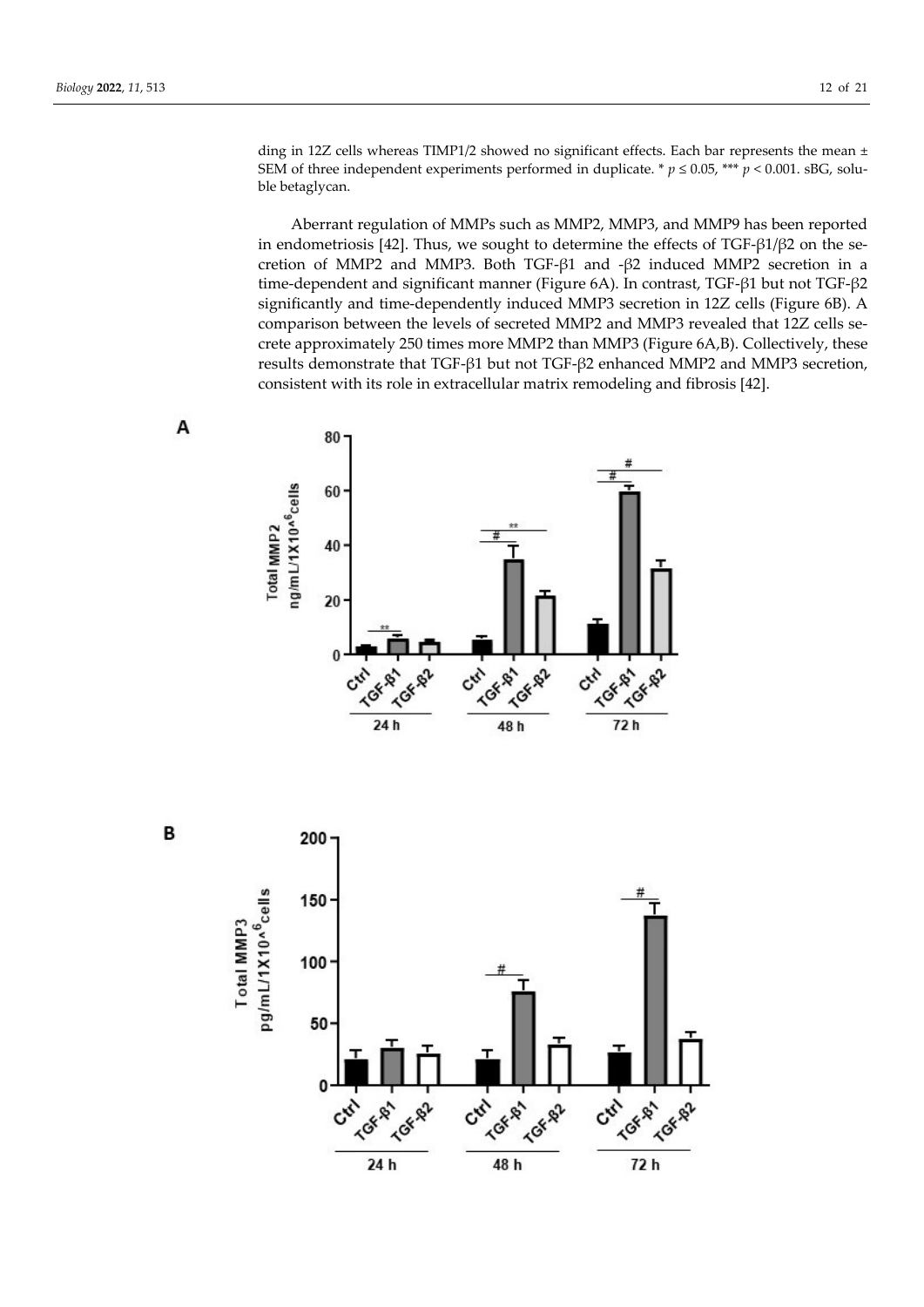**Figure 6.** Time-dependent effects of TGF-β1 and TGF-β2 treatment on MMP2 and MMP3 secretion. Epithelial 12Z cells were stimulated with TGF-β1 or TGF-β2 (10 ng/mL) for 24, 48, and 72 h, and supernatants were analyzed by MMP2 (**A**) and MMP3 (**B**) ELISAs. Both TGF-β1 and -β2 stimulation of the epithelial cells significantly enhanced MMP2 secretion in a time-dependent manner. Additionally, TGF-β1 but not -β2 stimulation of the epithelial cells significantly increased MMP3 secretion in a time-dependent manner. Each bar represents the mean ± SEM of three independent experiments performed in duplicate. \*\*  $p < 0.01$ ;  $\frac{p}{q} < 0.0001$ ; Ctrl, control.

# *3.4. Influence of TGF-β1/2 and BG on Wound Healing*

Context-dependent dysregulation of TGF-β signaling has been implicated in several wound healing pathologies [9,43]. Consequently, we investigated the influence of TGF-β1/2 and BG on wound healing of endometriotic 12Z cells (Figure 7). Compared to untreated cells, we found a moderate increase (~13% and 21% after 24 and 48 h, respectively) in wound closure after TGF-β1 treatment, whereas no significant effects were observed with TGF-β2 (Figure 7B,C). Conversely, approximately 25% reduction in the rate of wound closure was observed after BG treatment for 24 h and 48 h (Figure 7B,C).



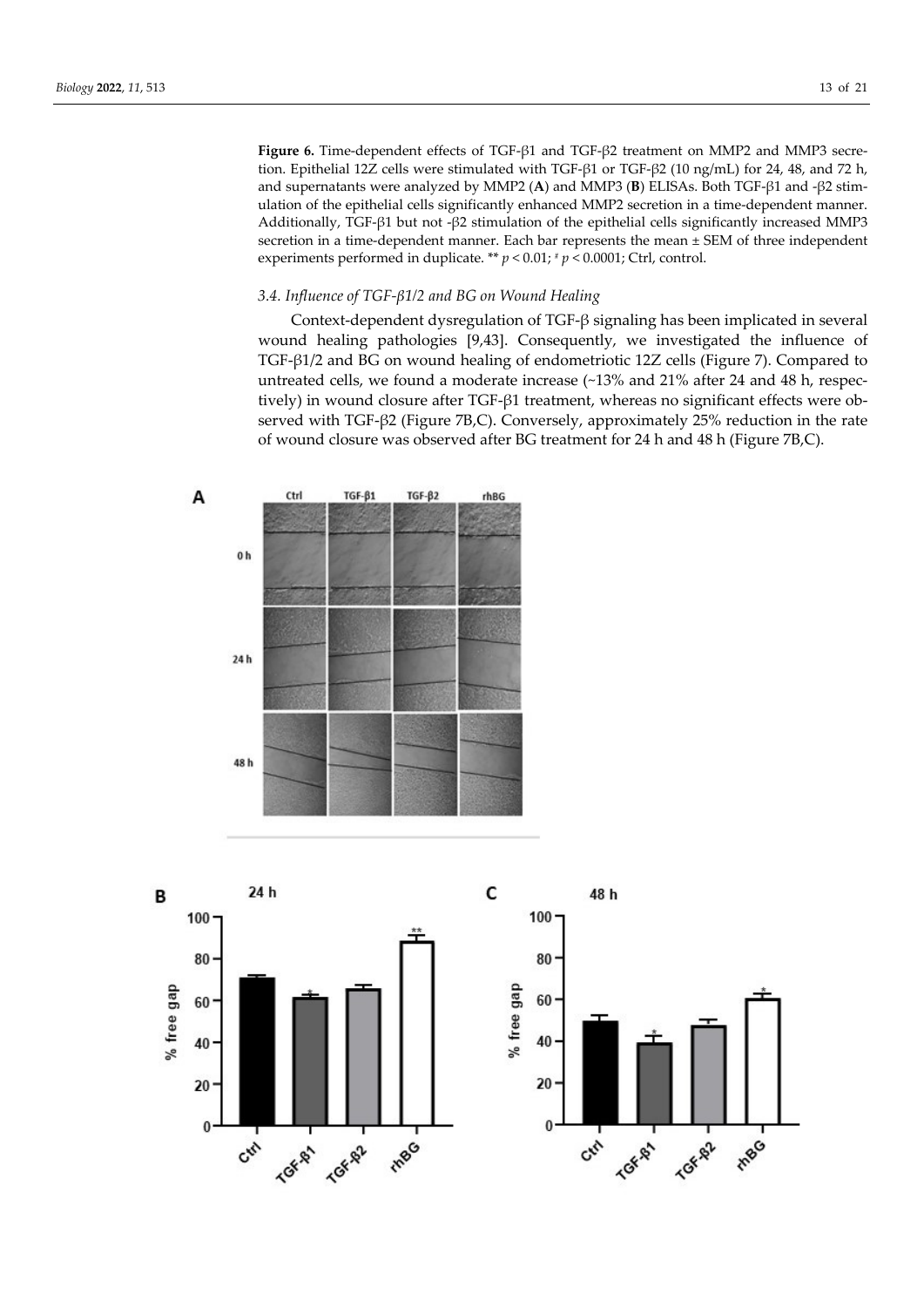**Figure 7.** Effects of TGF-β1/β2 and BG on wound healing of 12Z cells were monitored by taking images at three different time points. Cells were cultured in 6-well plates and the confluent cell monolayer disrupted by scratching with a pipette tip. Cells were stimulated with or without 10 ng/mL TGF-β1, -β2 or 25 ng/mL rhBG and cell-free areas monitored at 0, 24, and 48 h by capturing images as described in methods (**A**). The results are presented as a percentage of the free gap following treatment with TGF-β1/β2 or rhBG using the ImageJ program analysis after 24 (**B**) and 48 (**C**) h. TGF-β1 but not TGF-β2 promoted migration of the endometriotic cells, whereas rhBG reduced migration of the cells. Each bar represents the mean ± SEM of three independent experiments performed in duplicate. \*  $p \le 0.05$ ; \*\*  $p < 0.01$ ; rhBG, recombinant human betaglycan; Ctrl, control.

# *3.5. Quantification of Serum and Endocervical Mucus sBG Levels in Patients with and without Endometriosis*

Soluble BG levels were determined in sera from 238 patients with and without endometriosis (Tables 2 and 3) and were similar at the different phases of the menstrual cycle (Tables 3A and 5), between women with and without endometriosis and with and without contraception (Table 3B). Further analysis also revealed no significant correlations between serum sBG levels and age, fertility or pain (dysmenorrhea, dyschezia, dyspareunia, and dysuria; Table 5).

**Table 3.** Soluble betaglycan levels in serum*.*

| (A)                      | Proliferative                    | Secretory                        |                     | Menstruation          |  |
|--------------------------|----------------------------------|----------------------------------|---------------------|-----------------------|--|
| n                        | 47                               | 72                               |                     | 26                    |  |
| Median age               | $28 \pm 1.1$                     | $30 \pm 0.9$                     |                     | $30.5 \pm 1.6$        |  |
| BMI (kg/m <sup>2</sup> ) | 22.8                             | 24.1                             |                     | 22.2                  |  |
| Mean sBG (ng/mL)         | $61.8 \pm 3.2$                   | $53.7 \pm 2.8$                   |                     | $52.7 \pm 4.8$        |  |
| Range (ng/mL)            | $12 - 114$                       | $11 - 98$                        |                     | $9 - 87$              |  |
| P                        | ns                               | ns                               |                     | ns                    |  |
|                          | Without contraception            |                                  |                     | With Contraception    |  |
| (B)                      | EM <sup>a</sup>                  | $w/o$ EM $\rm ^b$                | EM <sup>c</sup>     | $w/o$ EM <sup>d</sup> |  |
| n                        | 98                               | 29                               | 68                  | 43                    |  |
| Median age               | $35 \pm 0.7$                     | $27 \pm 1.5$                     | $30 \pm 0.9$        | $23 \pm 1.0$          |  |
| BMI (kg/m <sup>2</sup> ) | 23.1                             | 23.0<br>23.5                     |                     | 22.7                  |  |
| Mean $sBG$ (ng/mL)       | $59.6 \pm 2.2$                   | $60.3 \pm 4.3$<br>$50.3 \pm 3.1$ |                     | $48.7 \pm 3.3$        |  |
| Range (ng/mL)            | 11–98                            | $12 - 114$<br>$11 - 87$          |                     | $9 - 79$              |  |
| P                        | $ns$ <sup><math>a,b</math></sup> |                                  | $ns$ <sub>c,d</sub> | $0.04$ a,d            |  |

n = 238; Data are the median ± SEM or mean ± SEM; SEM, standard error of the mean; sBG, soluble betaglycan; EM, endometriosis; *w/o* EM, without endometriosis; ns, not significant. 0.04 <sup>a,d</sup> means that comparison of EM  $\alpha$  is significantly different from  $w/o$  EM  $\alpha$ . Analysis was performed using the Kruskal–Wallis test and the Mann–Whitney U-test.

In total, 182 endocervical mucus samples ( $n = 100$  patients with and  $n = 82$  without endometriosis) were analyzed for sBG (Table 2). Comparable to serum sBG, cycle independency was also found in endocervical mucus samples (Tables 4A and 5). Notably, the mean endocervical mucus sBG levels were significantly lower in endometriosis patients compared to controls, both in patients without contraception (~2-fold) as well as in patients using contraception (~3-fold; Table 4B). Moreover, further stratification based on menstrual phases demonstrated a similar reduction in sBG levels (~55%) in endometriosis compared to non-endometriosis cases during the secretory but not in the proliferative phase (Table 4C). No significant associations between endocervical mucus sBG levels and age, fertility or pain (dysmenorrhea, dyspareunia, dyschezia, and dysuria) were detected (Table 5).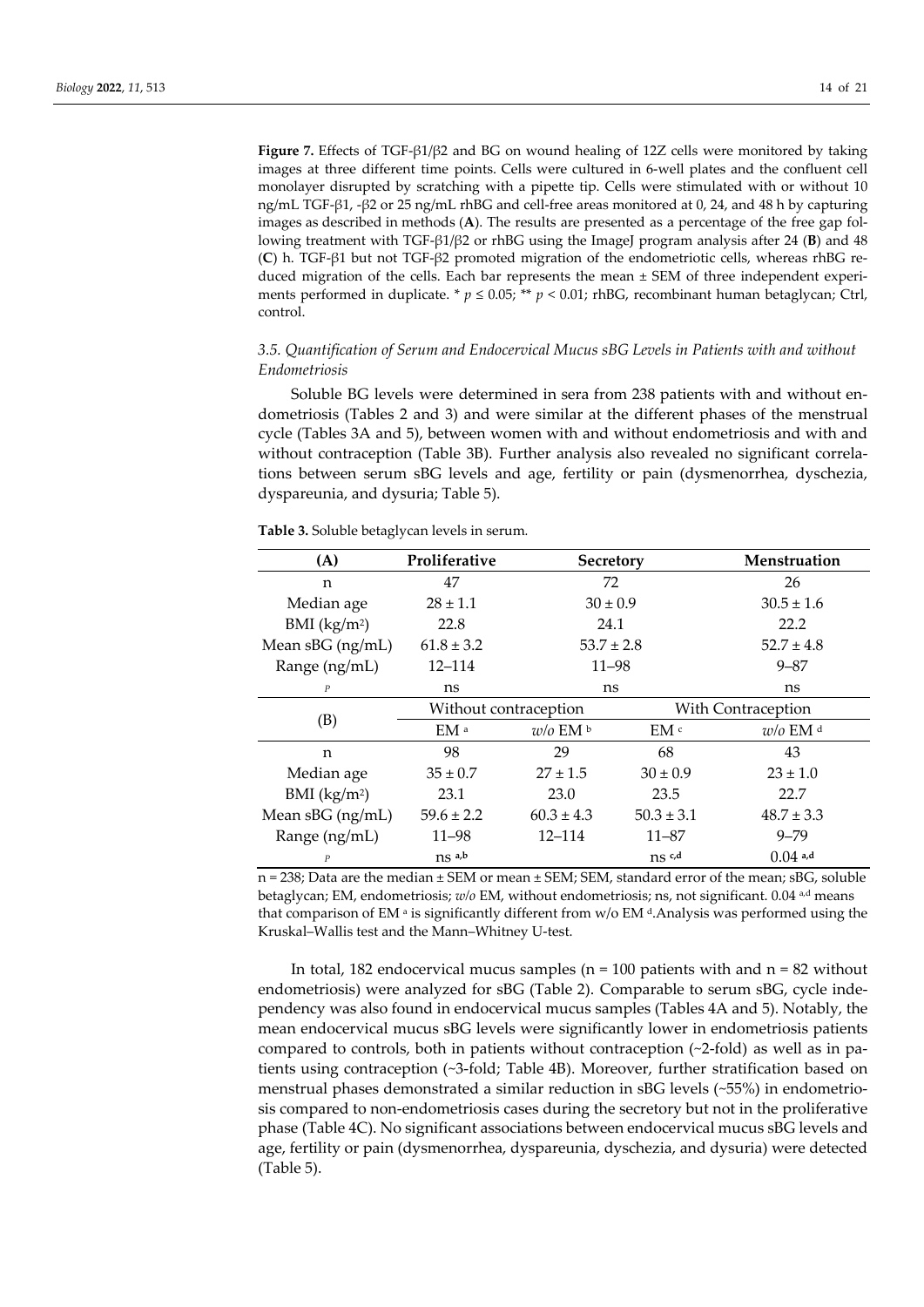| (A)                      |                            | Proliferative           |                            | Secretory              |  |  |
|--------------------------|----------------------------|-------------------------|----------------------------|------------------------|--|--|
| n                        |                            | 46                      |                            | 79                     |  |  |
| Median age               |                            | $29 \pm 1.0$            |                            | $30 \pm 0.8$           |  |  |
| BMI (kg/m <sup>2</sup> ) |                            | 22.5                    |                            | 22.7                   |  |  |
| Mean sBG<br>(pg/mL)      |                            | $2186 \pm 407$          |                            | $1940 \pm 267$         |  |  |
| Range (pg/mL)            |                            | $0 - 11,335$            |                            | $0 - 10,862$           |  |  |
| $\boldsymbol{P}$         |                            | ns                      |                            | ns                     |  |  |
| (B)                      |                            | Without contraception   |                            | With Contraception     |  |  |
|                          | $EM^a$                     | $\rm w/o$ EM $^{\rm b}$ | $EM$ $^{\rm c}$            | w/o EM <sup>d</sup>    |  |  |
| n                        | 70                         | 51                      | 30                         | 31                     |  |  |
| Median age               | $31 \pm 0.8$               | $29 \pm 1.0$            | $33 \pm 1.3$               | $23 \pm 1.4$           |  |  |
| BMI (kg/m <sup>2</sup> ) | 22.4                       | 23.2                    | 23.6                       | 22.1                   |  |  |
| Mean sBG<br>(pg/mL)      | $1735 \pm 243$             | $3419 \pm 454$          | $912 \pm 523$              | $2573 \pm 187$         |  |  |
| Range (pg/mL)            | $0 - 7865$                 | $0 - 11,335$            | $0 - 4369$                 | 297-13,036             |  |  |
| $\overline{P}$           | $0.0103$ a,b               |                         |                            |                        |  |  |
| (C)                      |                            | With endometriosis      | Without endometriosis      |                        |  |  |
|                          | Proliferative <sup>a</sup> | Secretory <sup>b</sup>  | Proliferative <sup>c</sup> | Secretory <sup>d</sup> |  |  |
| $\mathbf n$              | 27                         | 43                      | 19                         | 36                     |  |  |
| Median age               | $30 \pm 1.3$               | $34 \pm 1.0$            | $28 \pm 1.5$               | $28 \pm 0.9$           |  |  |
| BMI $(kg/m2)$            | 22.7                       | 22.5                    | 22.2                       | 23.2                   |  |  |
| Mean sBG<br>(pg/mL)      | $1796 \pm 418$             | $1239 \pm 260$          | $2740 \pm 782$             | $2778 \pm 463$         |  |  |
| Range (pg/mL)            | $0 - 7865$                 | $0 - 7473$              | 260-11,335                 | $0 - 10,862$           |  |  |
| $\boldsymbol{P}$         | ns a,b                     |                         | $ns$ <sup>c,d</sup>        | $0.0233$ b,d           |  |  |

**Table 4.** Soluble betaglycan levels in endocervical mucus*.* 

n = 182; Data are the median ± SEM or mean ± SEM; SEM, standard error of the mean; sBG, soluble betaglycan; EM, endometriosis; w/o EM, without endometriosis; ns, not significant. 0.0103 a,b means that comparison of EM<sup>a</sup> is significantly different from w/o EM<sup>b</sup> (B). Analysis was performed using the Mann–Whitney U-test and the Kruskal–Wallis test.

**Table 5.** Correlations of cycle day, age, fertility, and pain with serum and endocervical mucus sBG levels.

|              | Serum sBG   |                        |            |                     |                  |          |
|--------------|-------------|------------------------|------------|---------------------|------------------|----------|
|              |             |                        |            | Mean $sBG$ (ng/mL)  |                  |          |
|              | $\mathbf n$ | BMI $(kg/m2)$          | Spearman r | <b>Without Pain</b> | <b>With Pain</b> | $\cal P$ |
| Cycle day    | 145         | 23.1                   | $-0.05$    |                     |                  | ns       |
| Age          | 238         | 23.5                   | 0.14       |                     |                  | 0.04     |
| Fertility    | 112         | 24.0                   | 0.07       |                     |                  | ns       |
| Dysmenorrhea | 221         | 23.5                   |            | 54.0                | 55.9             | ns       |
| Dyspareunia  | 214         | 23.4                   |            | 56.3                | 53.6             | ns       |
| Dyschezia    | 223         | 23.5                   |            | 56.5                | 50.2             | ns       |
| Dysuria      | 228         | 23.5                   |            | 56.2                | 52.3             | ns       |
|              |             | Endocervical mucus sBG |            |                     |                  |          |
|              |             |                        |            | Mean sBG (pg/mL)    |                  |          |
|              | n           | BMI $(kg/m2)$          | Spearman r | Without pain        | With pain        | $\cal P$ |
| Cycle day    | 125         | 22.6                   | $-0.10$    |                     |                  | ns       |
| Age          | 182         | 22.9                   | $-0.09$    |                     |                  | ns       |
| Fertility    | 85          | 24.0                   | 0.07       |                     |                  | ns       |
| Dysmenorrhea | 181         | 22.9                   |            | 2812                | 2110             | ns       |
| Dyspareunia  | 181         | 22.9                   |            | 2128                | 1965             | ns       |
| Dyschezia    | 182         | 22.9                   |            | 2438                | 1800             | ns       |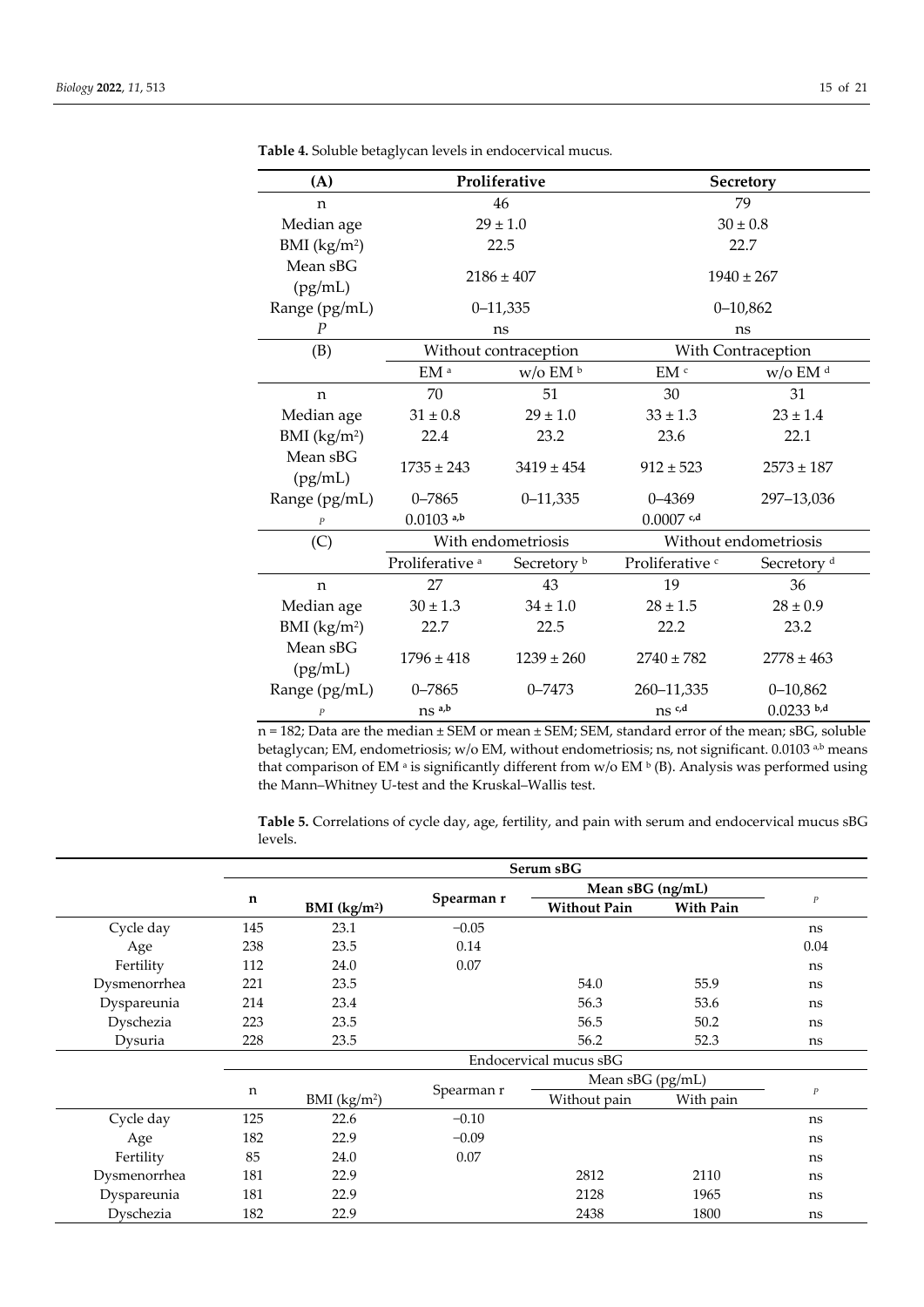| Jvsuria                                                                                              |  |  | 2304 | 1906 | ns |
|------------------------------------------------------------------------------------------------------|--|--|------|------|----|
| Cycle day (Days 1–32); without pain (pain scale = $0-3$ ); with pain (pain scale 4–10); sBG, soluble |  |  |      |      |    |

betaglycan; ns, not significant. Analysis was performed using the Spearman's r test and the Mann– Whitney U-test.

The utility of endocervical mucus sBG as a potential non-invasive diagnostic biomarker for endometriosis was calculated with a cut-off of 1052 pg/mL and demonstrated a sensitivity of 61% and a specificity of 63% (AUC =  $0.66$ , 95% CI =  $0.5797$  to 0.7411, likelihood ratio = 1.667, *p* = 0.0002; Table S1; Supplementary material), suggesting that sBG is only a moderate sensitive/specific diagnostic marker for endometriosis.

# **4. Discussion**

In the current study, we showed for the first time that  $TGF-\beta$  regulates the shedding of BG through the ALK-5–SMAD3 axis in human endometriotic cells and that the shedding process is modulated by MMPs. Furthermore, we found that rhBG treatment significantly reduced the secretion of TGF-βs as well as the rate of wound closure of endometriotic cells. Additionally, our findings indicated that TGF-β1 significantly enhanced the secretion of MMP2 and MMP3 and promoted the rate of wound closure of endometriotic cells. Remarkably, we also observed that sBG levels were significantly reduced in the endocervical mucus of patients with endometriosis compared to controls.

Betaglycan was originally identified as a non-essential ligand accessory receptor that bound TGF-β ligand and enhanced signaling, particularly of TGF-β2 [15,25]. More recent studies, however, have shown that BG binds multiple TGF-β superfamily members including inhibin A and exhibits important ligand-dependent and -independent roles, which extend far beyond its role as a simple TGF-β or inhibin A co-receptor [8,16,44].

#### *4.1. Modulation of BG Shedding*

Using Sertoli cells, we recently demonstrated that BG is crucial in TGF-β2 signaling [41]. In the present study, we further showed that both TGF-β1 and -β2 reduced shedding of BG in endometriotic epithelial cells with stronger effects of TGF-β2 compared to TGF-β1. This is possibly due to the observation that TGF-β2 requires recruitment and presentation to TBRII via BG since TGF-β2 has only a weak affinity for TBRII in the absence of BG [15,45].

We demonstrated for the first time that the canonical TGF- $\beta$  pathway involving TGF-β/ALK-5/SMAD3 signaling is required in TGF-β-mediated reduction in the shedding of BG in endometriotic cells. Inactivation of SMAD3 but not of SMAD2 in endometriotic cells followed by treatment with TGF-β1/2 increased BG shedding, suggesting non-redundant SMAD3-dependent regulation of BG shedding. The distinct phenotypes of SMAD2/3-deficient mice [46,47] as well as the differential regulation of transcription of TGF-β1 target genes, for instance in SMAD2/3-deficient mice fibroblast cells [48], are indicative of non-compensatory functions, although redundancy in SMAD2/3 roles was also previously demonstrated in mice T cells [49]. Unlike membrane-bound BG that functions as an accessory protein and promotes binding of TGF-β to TBRII to enhance TGF-β signaling, sBG acts as a decoy for TGF-β ligands and antagonizes TGF-β signaling [25,50]. In our study, we showed that stimulation of endometriotic epithelial cells with recombinant BG resulted in a significant decrease of basal TGF-β1 and TGF-β2 levels. Although we observed a similar magnitude in the effects of BG on TGF-β1 and TGF-β2, Vilchis-Landeros et al. [45] reported a 10-fold higher anti-TGF-β potency of recombinant sBG against TGF-β2 compared to TGF-β1 in COS-1 and Mv1Lu cell lines. Previous studies showed that sBG binds and sequesters TGF-β1/2/3 and BMP2/4/7, suppressing signaling [15,45,50].

*4.2. Involvement of MMPs in BG Shedding*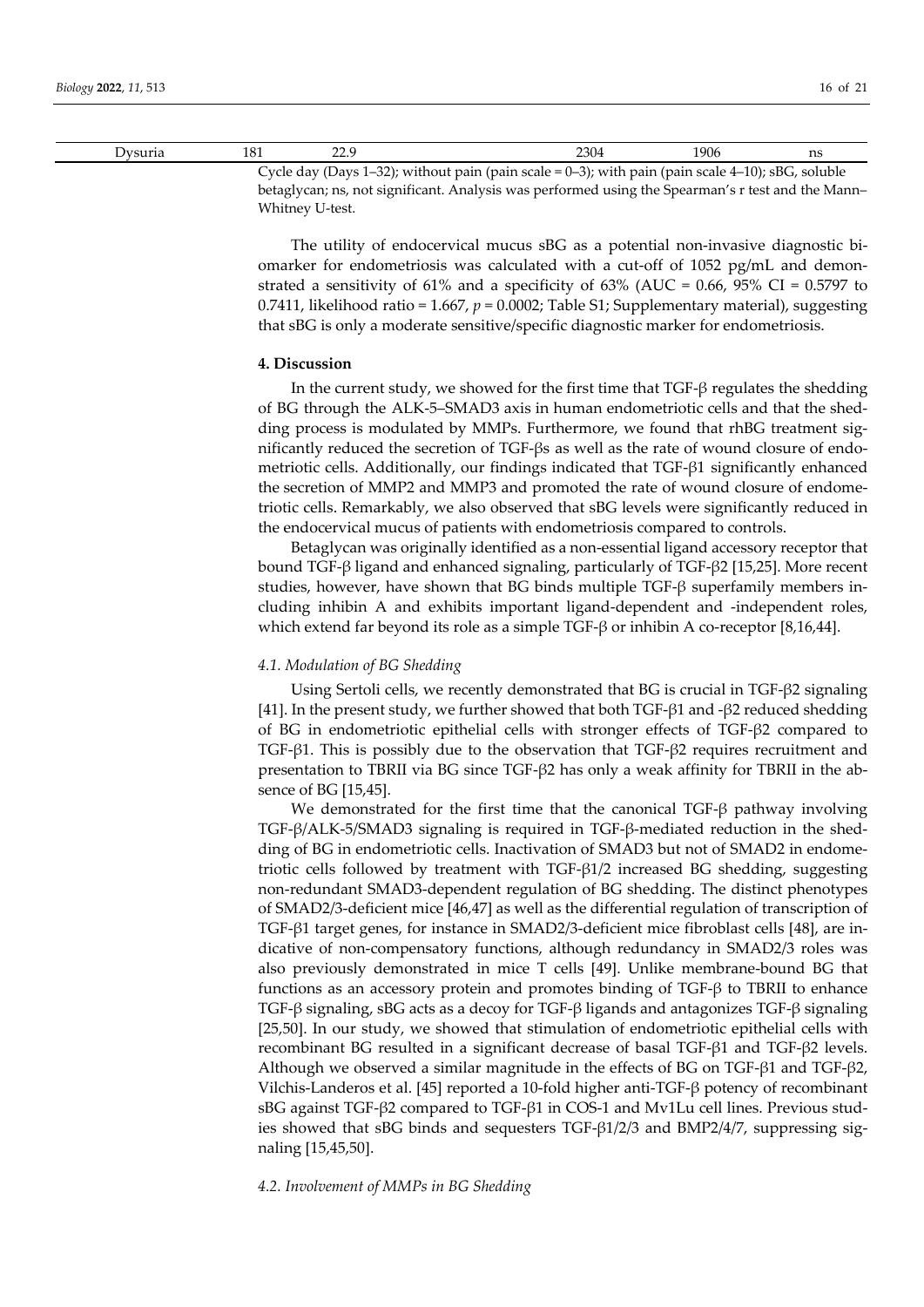MMPs are believed to play essential roles in the regulation of BG shedding in different cell types [27,41]. Thus, in this study we examined the effect of MMPs on BG shedding in endometriotic cells. Our hypothesis that MMPs modulate shedding of BG in endometrial cells is supported by findings from our inhibition studies because GM6001, a pan-MMP agonist, and TIMP3 significantly inhibited BG shedding in endometriotic cells. Although the mechanism of BG cleavage is still elusive, a study by Velasco-Loyden et al. [27] suggested that BG shedding is regulated by pervanadate, a tyrosine phosphatase inhibitor, and is partly mediated by MT1-MMP and/or MT3-MMP. TNF Protease Inhibitor 2 (TAPI-2), a tumor necrosis factor-converting enzyme (TACE) and MMP inhibitor, was found to suppress BG shedding [27,51], indicating the involvement of MMPs in the shedding process, which is consistent with our previous [41] and present findings. Markedly, the transmembrane-cytoplasmic BG fragment that remains after ectodomain shedding is stable and has important implications in TGF-β2 signaling [51]. TGF-βs are involved in the migration and invasion of cells in physiological processes such as embryo implantation as well as in pathological processes such as endometriosis [4,11,24]. Additionally, both in vitro and in vivo studies indicated that TGF-βs regulate MMPs [24,52]. Previously, we demonstrated that TGF-β1 and -β2 promoted secretion of both MMP2 and MMP9 in endometrial and endometriotic cells [52]. In the present study, we further showed that TGF-β1 stimulated MMP3 secretion in endometriotic cells and that the increase in both MMP2 and MMP3 secretion was time-dependent. Both MMP2 and MMP3 have been implicated in the pathogenesis of endometriosis [42,53].

# *4.3. Effects of TGF-β1/TGF-β2 and BG on Wound Healing*

Members of the TGF- $\beta$  superfamily are involved in wound healing and restoration of the endometrium following menstruation [43,54]. In this study, TGF-β1 but not TGF-β2 promoted wound closure of endometriotic cells, which is in agreement with previous studies implicating TGF-β1 in cell migration and wound healing [9,11]. Additionally, in our current study, rhBG moderately reduced the rate of wound closure of endometriotic cells possibly via migration. Previous reports showed that BG reduces the migration and invasion of different types of cancer cells [18,19,44,55–57].

## *4.4. Evaluation of BG as a Biomarker for Endometriosis*

Studies on the pathology of endometriosis revealed disrupted TGF-β expression and signaling that in turn facilitated implantation and maintenance of ectopic endometrium [4,9,24]. Having demonstrated the essential roles of BG in TGF-β function in an in vitro endometriotic model, we investigated the potential role of BG in the pathophysiology of endometriosis in vivo with serum and endocervical mucus samples from patients with and without endometriosis. Recently, we and others have found that several proteins in the endocervical mucus might be correlated with endometriosis [6,7]. However, no significant correlations between serum and endocervical mucus sBG levels and menstrual phases were detected, consistent with a previous study with breast cancer patients [20]. Although we did not detect differences in serum sBG levels of patients with endometriosis versus without endometriosis, the endocervical mucus sBG levels were significantly lower in patients with endometriosis compared to patients without endometriosis. To our knowledge, this report is the first study to evaluate serum and endocervical mucus sBG levels in endometriosis. We suggest that reduced sBG levels in endocervical mucus of endometriosis patients may indicate enhanced TGF-β function characterized by increased cell migration and invasion, angiogenesis, and reduced apoptosis since sBG is known to antagonize TGF-β signaling [19,58].

In the past, disruption in BG expression or function has been linked to multiple pathologies including cancers [17–20]. In particular, BG was identified as a tumor suppressor in many tissue types, and down-regulation or loss of BG expression at the mRNA or protein levels correlated with increased tumor progression and poor prognosis in many cancers [17,19,20,32,33]. Decrease or loss of BG expression occurs via several mo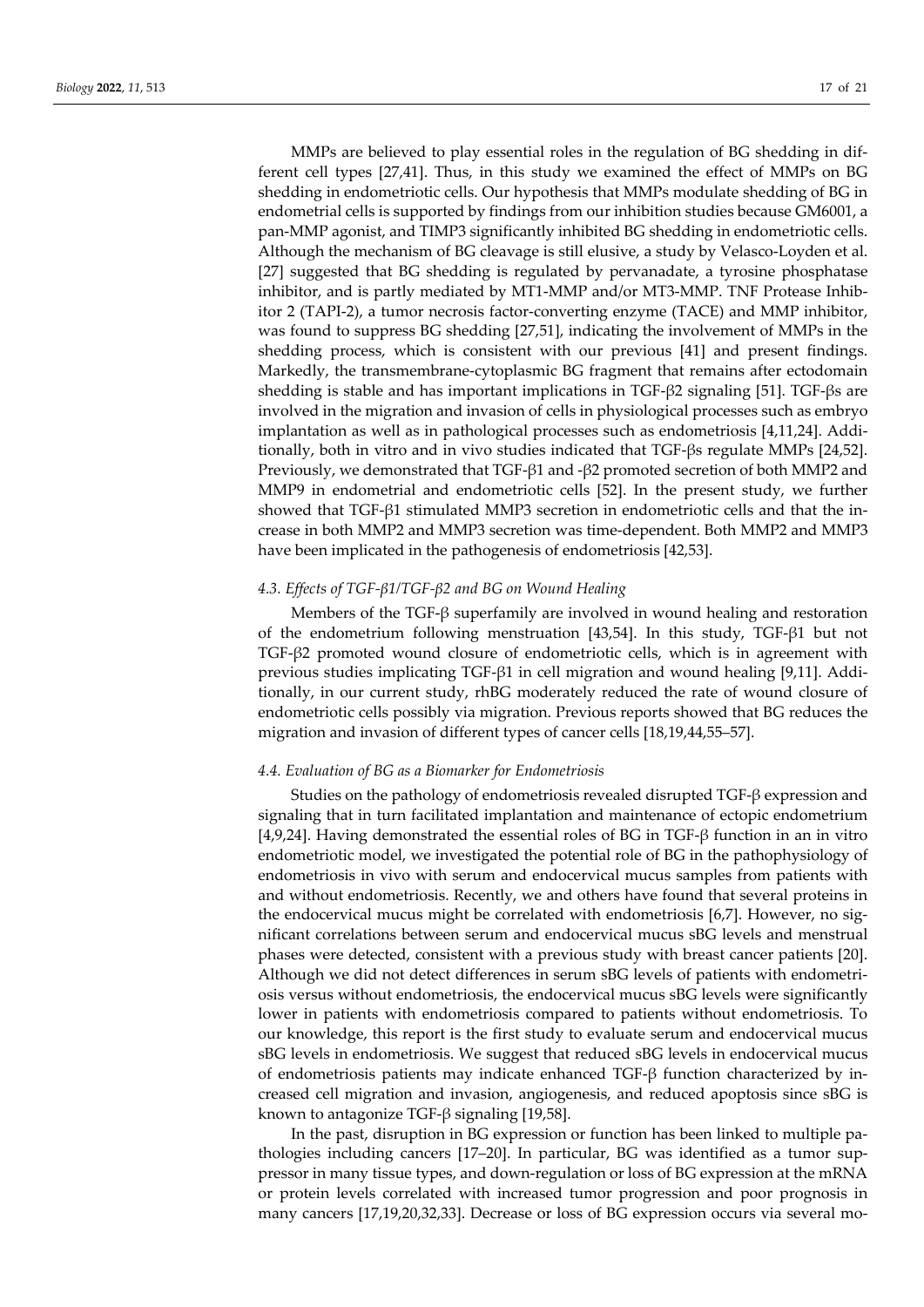lecular mechanisms, which include loss of heterozygosity at the BG gene locus and epigenetic silencing [59–61]. This is frequently associated with a loss of sensitivity to anti-proliferative TGF-β and/or inhibin-mediated activity, reduced NF-kB-mediated control of inflammation and immune response, in addition to increased cell migration and invasion, angiogenesis, and tumor progression along with reduced apoptosis [17– 19,28,58,62].

Collectively, both our patient data and functional in vitro studies highlight several novel aspects of BG in the context of TGF-β signaling (Figure 8) and endometriosis. Future studies will aim to recapitulate our present in vitro findings in an in vivo model and to determine the exact role of TGF-β-mediated effects on BG shedding in endometriosis.



**Figure 8.** Scheme of TGF-β1 and TGF-β2 signaling under the influence of betaglycan (BG) and TIMP3 in human endometriotic epithelial cells. Binding of both ligands to the TGF-β receptor complex results in phosphorylation of Smad3 but not of Smad2. TGF-β1 and TGF-β2 increase secretion of MMP2, but only TGF-β1 increases the secretion of MMP3. TIMP3 and GM6001, a pan-MMP inhibitor, both reduce shedding of BG via inhibition of MMPs. In contrast to TGF-β1 which improves wound healing, soluble BG (sBG) exacerbates wound healing.

**Supplementary Materials:** The following supporting information can be downloaded at: https://www.mdpi.com/article/10.3390/biology11040513/s1, Table S1: Receiver operating chararcteristics (ROC) curve, Figure S1: Scheme of the experimental setup.

**Author Contributions:** Conceptualization, L.K.; methodology, M.A.R.; software, GraphPad, Image J; validation, A.N.M., M.A.R. and L.K.; formal analysis, A.N.M., M.A.R. and J.B.M.; investigation, A.N.M., M.A.R. and L.K.; resources, L. K.; data curation, A.N.M., M.A.R. and L.K.; writ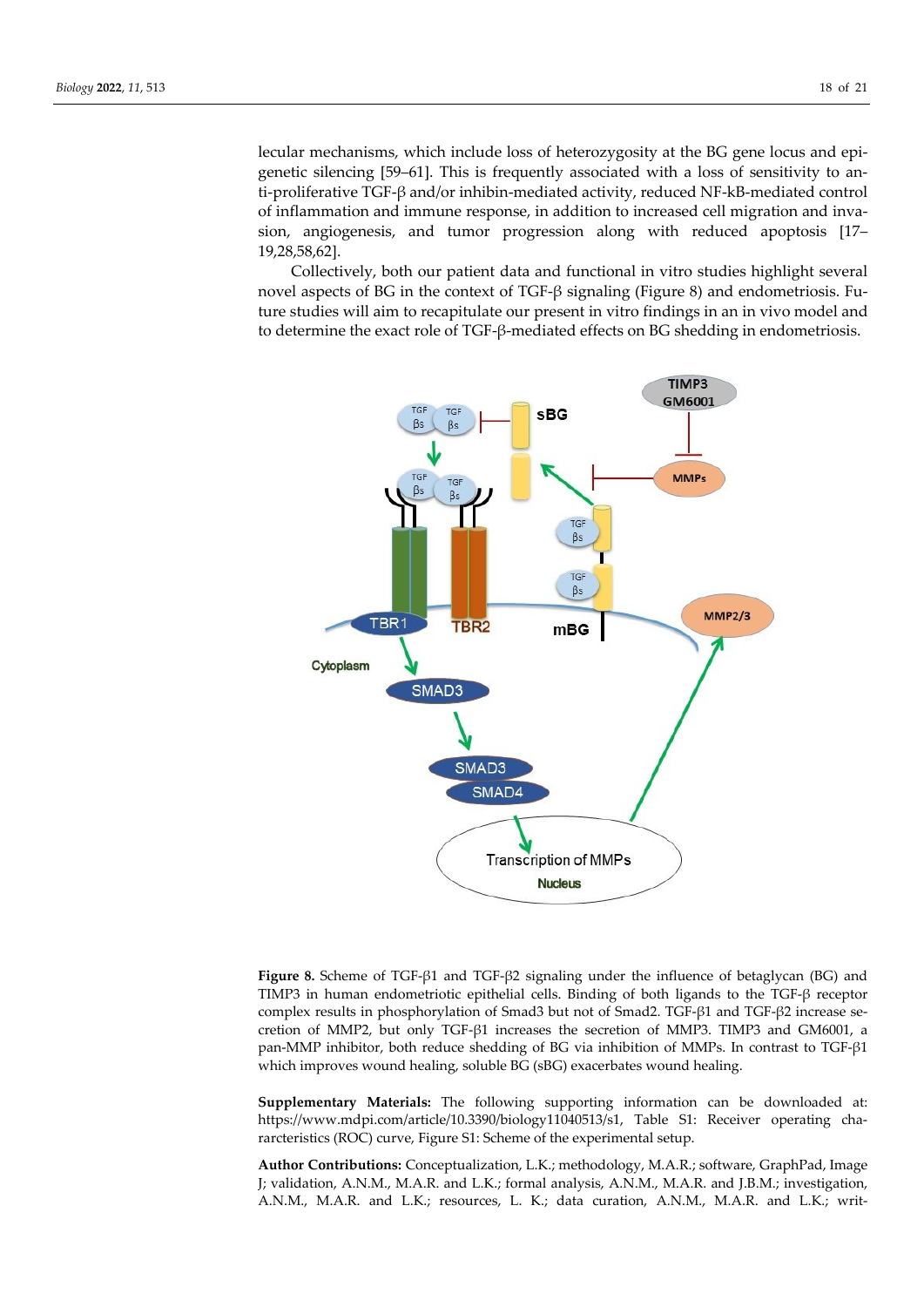ing—original draft preparation, A.N.M.; writing—review and editing, M.A.R., A.N.M., G.S.-B., E.M., C.O.A.O., I.M.-H. and L.K.; visualization, A.N.M., M.A.R. and L.K.; supervision, G.S.-B., E.M., C.O.A.O. and L.K.; project administration, I.M.-H.; funding acquisition, L.K. and E.M. All authors have read and agreed to the published version of the manuscript.

**Funding:** This research was funded partially by a scholarship to A.N.M. (No. 91560545) and J.B.M. (No. 91731459) and material expenses to L.K. by the German Academic Exchange Service.

**Institutional Review Board Statement:** The study was conducted in accordance with the Declaration of Helsinki, and approved by the Ethics Committee of the Justus-Liebig-University.

**Informed Consent Statement:** Informed consent was obtained from all subjects involved in the study.

**Data Availability Statement:** We do not have publicly archived datasets.

**Acknowledgments:** Agnes Njoki Mwaura and Jane Bosibori Maoga received scholarships from the German Academic Exchange Service, and Lutz Konrad received material expenses from the German Academic Exchange Service

**Conflicts of Interest:** The authors declare no conflict of interest.

## **References**

- 1. Ghiasi, M.; Kulkarni, M.T.; Missmer, S.A. Is endometriosis more common and more severe than it was 30 years ago? *J. Minim. Invasive Gynecol.* **2020**, 27, 452–461.
- 2. Vercellini, P.; Viganò, P.; Somigliana, E.; Fedele, L. Endometriosis: Pathogenesis and treatment. *Nat. Rev. Endocrinol*. **2014**, *10*, 261–275.
- 3. Zondervan, K.T.; Becker, C.M.; Koga, K.; Missmer, S.A.; Taylor, R.N.; Viganò, P. Endometriosis. *Nat. Rev. Dis. Prim*. **2018**, *4*, 9.
- 4. Omwandho, C.O.A.; Konrad, L.; Halis, G.; Oehmke, F.; Tinneberg, H. Role of TGF-βs in normal human endometrium and endometriosis. *Hum. Reprod*. **2010**, *25*, 101–109.
- 5. Dutta, M.; Subramani, E.; Taunk, K.; Gajbhiye, A.; Chakravarty, B.; Dasgupta, S.; Seal, S.; Pendharkar, N.; Lodh, I.; Rapole, S.; et al. Investigation of serum proteome alterations in human endometriosis. *J. Proteomics*. **2015**, *114*, 182–196.
- 6. Konrad, L.; Hackethal, A.; Oehmke, F.; Berkes, E.; Engel, J.; Tinneberg, H.R. Localization of clusterin and clusterin receptors in the endometrium and clusterin levels in cervical mucus of endometriosis. *Reprod. Sci*. **2016**, *23*, 1371–1380.
- 7. Grande, G.; Vincenzoni, F.; Milardi, D.; Pompa, G.; Ricciardi, D.; Fruscella, E.; Mancini, F.; Pontecorvi, A.; Castagnola, M.; Marana, R. Cervical mucus proteome in endometriosis. *Clin. Proteomics*. **2017**, *14*, 7.
- 8. Cruz, C.D.; Reis, F.M. The role of TGFβ superfamily members in the pathophysiology of endometriosis. *Gynecol. Endocrinol.* **2015**, *31*, 511–515.
- 9. Young, V.J.; Ahmad, S.F.; Duncan, W.C.; Horne, A.W. The role of TGF-β in the pathophysiology of peritoneal endometriosis. *Hum. Reprod. Updat.* **2017**, *23*, 548–559.
- 10. Derynck, R.; Budi, E.H. Specificity, versatility, and control of TGF-β family signaling. *Sci. Signal.* **2019**, *12*, eaav5183.
- 11. Finnson, K.W.; McLean, S.; Di Guglielmo, G.M.; Philip, A. Dynamics of transforming growth factor beta signaling in wound healing and scarring. *Adv. Wound Care* **2013**, *2*, 195–214.
- 12. Moustakas, A.; Souchelnytskyi, S.; Heldin, C. Smad regulation in TGF-β signal transduction. *J. Cell Sci.* **2001**, *114*, 4359–4369.
- 13. Zhang, Y.E. Non-Smad pathways in TGF-β signaling. *Cell Res*. **2009**, *19*, 128–39.
- 14. López-Casillas, F.; Cheifetz, S.; Doody, J.; Andres, J.L.; Lane, W.S.; Massagué, J. Structure and expression of the membrane proteoglycan betaglycan, a component of the TGF-β receptor system. *Cell* **1991**, *67*, 785–795.
- 15. López-Casillas, F.; Wrana, J.L.; Massagué, J. Betaglycan presents ligand to the TGFβ signaling receptor. *Cell* **1993**, *73*, 1435– 1444.
- 16. Bilandzic, M.; Stenvers, K.L. Betaglycan: A multifunctional accessory. *Mol. Cell. Endocrinol*. **2011**, *339*, 180–189.
- 17. Gatza, C.E.; Oh, S.Y.; Blobe, G.C. Roles for the type III TGF-β receptor in human cancer. *Cell Signal*. **2010**, *22*, 1163–1174.
- 18. Lee, J.D.; Hempel, N.; Lee, N.Y.; Blobe, G.C. The type III TGF-β receptor suppresses breast cancer progression through GIPC-mediated inhibition of TGF-β signaling. *Carcinogenesis* **2010**, *31*, 175–183.
- 19. Nishida, J.; Miyazono, K.; Ehata, S. Decreased TGFBR3 / betaglycan expression enhances the metastatic abilities of renal cell carcinoma cells through TGF-β-dependent and -independent mechanisms. *Oncogene* **2018**, *37*, 2197–2212.
- 20. Grgurevic, L.; Novak, R.; Trkulja, V.; Hrkac, S.; Salai, G.; Bilandzic, J.; Hamzic, L.F.; Milas, I.; Vucemilo, T.; Balja, M.P.; et al. Plasma levels and tissue expression of soluble TGFβrIII receptor in women with early-stage breast cancer and in healthy women: A prospective observational study. *J. Transl. Med.* **2020**, *18*, 1–11.
- 21. Stenvers, K.L.; Tursky, M.L.; Harder, K.W.; Kountouri, N.; Amatayakul-Chantler, S.; Grail, D.; Small, C.; Weinberg, R.A.; Sizeland, A.M.; Zhu, H.-J. Heart and liver defects and reduced transforming growth factor β2 sensitivity in transforming growth factor β type III receptor-deficient embryos. *Mol. Cell, Biol.* **2003**, *23*, 4371–4385.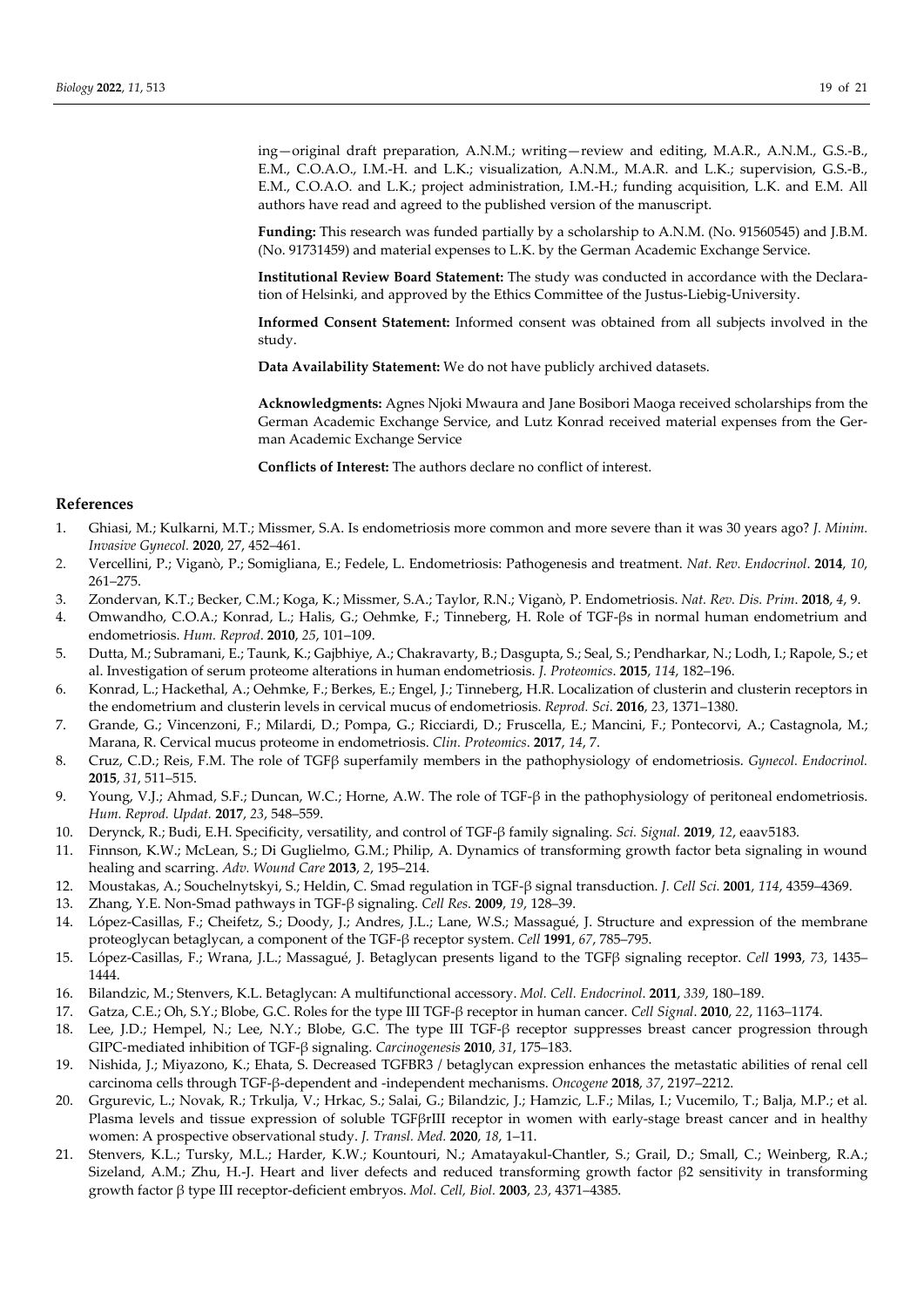- 22. Compton, L.A.; Potash, D.A.; Brown, C.B.; Barnett, J.V. Coronary vessel development is dependent on the type III transforming growth factor β receptor. *Circ. Res*. **2007**, *101*, 784–791.
- 23. Florio, P.; Ciarmela, P.; Reis, F.M.; Toti, P.; Galleri, L.; Santopietro, R.; Tiso, E.; Tosi, P.; Petraglia, F. Inhibin α-subunit and the inhibin coreceptor betaglycan are downregulated in endometrial carcinoma. *Eur. J. Endocrinol*. **2005**, *152*, 277–284.
- 24. Soni, U.K.; Chadchan, S.B.; Kumar, V.; Ubba, V.; Khan, M.T.A.; Vinod, B.S.V.; Konwar, R.; Bora, H.K.; Rath, S.K.; Sharma, S.; Jha, R.K. A high level of TGF-B1 promotes endometriosis development via cell migration, adhesiveness, colonization, and invasiveness. *Biol. Reprod*. **2019**, *100*, 917–338.
- 25. Andres, J.L.; Stanley, K.; Cheifetz, S.; Massagué, J. Membrane-anchored and soluble forms of betaglycan, a polymorphic proteoglycan that binds transforming growth factor-β. *J. Cell Biol*. **1989**, *109*, 3137–3145.
- 26. Zhang, M.F.; Zola, H.; Read, L.C.; Penttila, I.A. Identification of soluble transforming growth factor-β receptor III (sTβIII) in rat milk. *Immunol. Cell Biol*. **2001**, *79*, 291–297.
- 27. Velasco-Loyden, G.; Arribas, J.; López-Casillas, F. The shedding of betaglycan is regulated by pervanadate and mediated by membrane type matrix metalloprotease-1. *J. Biol. Chem*. **2004**, *279,* 7721–7733.
- 28. Criswell, T.L.; Dumont, N.; Barnett, J.V.; Arteaga, C.L. Knockdown of the transforming growth factor-β type III receptor impairs motility and invasion of metastatic cancer cells. *Cancer Res.* **2008**, *68*, 7304–7312.
- 29. Bandyopadhyay, A.; Zhu, Y.; Malik, S.N.; Kreisberg, J.; Brattain, M.G.; A Sprague, E.; Luo, J.; López-Casillas, F.; Sun, L.-Z. Extracellular domain of TGFβ type III receptor inhibits angiogenesis and tumor growth in human cancer cells. *Oncogene* **2002**, *21*, 3541–3551.
- 30. Bandyopadhyay, A.; Zhu, Y.; Cibull, M.L.; Bao, L.W.; Chen, C.; Sun, L.Z. A soluble transforming growth factor β type III receptor suppresses tumorigenicity and metastasis of human breast cancer MDA-MB-231 cells. *Cancer Res.* **1999**, *59*, 5041–5046.
- 31. Naumann, U.; Maass, P.; Gleske, A.K, Aulwurm, S.; Weller, M.; Eisele, G. Glioma gene therapy with soluble transforming growth factor-beta receptors II and III. *Int. J. Oncol.* **2008**, *33*, 759–765.
- 32. Stenvers, K.L.; Findlay, J.K. Inhibins: From reproductive hormones to tumor suppressors. *Trends Endocrinol. Metab*. **2010**, *21*, 174–180.
- 33. Zakrzewski, P.K.; Mokrosinski, J.; Cygankiewicz, A.I.; Semczuk, A.; Rechberger, T.; Skomra, D.; Keajewska, W.M. Dysregulation of betaglycan expression in primary human endometrial carcinomas. *Cancer Invest.* **2011**, *29*, 137–144.
- 34. Zakrzewski, P.K.; Forma, E.; Cygankiewicz, A.I.; Bryś, M.; Wójcik-Krowiranda, K.; Bieńkiewicz, A.; Semczuk, A.; Krajewska, W.M. Betaglycan gene (TGFBR3) polymorphism is associated with increased risk of endometrial cancer. *J. Clin. Med.* **2020**, *9*, 3082.
- 35. Zeitvogel, A.; Baumann, R.; Starzinski-Powitz, A. Identification of an invasive, N-cadherin-expressing epithelial cell type in endometriosis using a new cell culture model. *Am. J. Pathol.* **2001**, *159*, 1839–1852.
- 36. Romano, A.; Xanthoulea, S.; Giacomini, E.; Delvoux, B.; Alleva, E.; Viganó, P. Endometriotic cell culture contamination and authenticity: A source of bias in in vitro research? *Hum. Reprod*. **2020**, *35*, 364–376.
- 37. Fan, H. In-vitro models of human endometriosis. *Exp. Ther. Med*. **2020**, *19*, 1617–1625.
- 38. Dietze, R.; Starzinski-Powitz, A.; Scheiner-Bobis, G.; Tinneberg, H.R.; Meinhold-Heerlein, I.; Konrad, L. Lysophosphatidic acid triggers cathepsin B-mediated invasiveness of human endometrial and endometriotic cells. *Biochim. Biophys. Acta Mol. Cell. Biol. Lipids* **2018**, *1863*, 1369–1377.
- 39. Liang, C.C.; Park, A.Y.; Guan, J.L. In vitro scratch assay: A convenient and inexpensive method for analysis of cell migration in vitro. *Nat. Protoc.* **2007**, *2,* 329–333.
- 40. Hackethal, A.; Luck, C.; von Hobe, A.K.; Eskef, K.; Oehmke, F.; Konrad, L. A structured questionnaire improves preoperative assessment of endometriosis patients: A retrospective analysis and prospective trial. *Arch. Gynecol. Obstet*. **2011**, *284*, 1179–1188.
- 41. Kudipudi, P.K.; Galuska, S.P.; Dietze, R.; Scheiner-Bobis, G.; Loveland, K.L.; Konrad, L. Betaglycan (TβRIII) is a key factor in TGF-β2 signaling in prepubertal rat Sertoli cells. *Int. J. Mol. Sci*. **2019**, *20*, 6214.
- 42. Balkowiec, M.; Maksym, R.B.; Wlodarski, P.K. The bimodal role of matrix metalloproteinases and their inhibitors in etiology and pathogenesis of endometriosis (Review). *Mol. Med. Rep*. **2018**, *18*, 3123–3136.
- 43. Kiritsi, D.; Nyström, A. The role of TGFβ in wound healing pathologies. *Mech. Ageing Dev*. **2018**, *172*, 51–58.
- 44. Mythreye, K.; Blobe, G.C. The type III TGF-β receptor regulates epithelial and cancer cell migration through β-arrestin2-mediated activation of Cdc42. *Proc. Natl. Acad. Sci. USA* **2009**, *106*, 8221–8226.
- 45. Vilchis-Landeros, M.M.; Montiel, J.L.; Mendoza, V.; Mendoza-Hernández, G.; López-Casillas, F. Recombinant soluble betaglycan is a potent and isoform-selective transforming growth factor-β neutralizing agent. *Biochem. J.* **2001**, *355*, 215–222.
- 46. Nomura, M.; Li, E. Smad2 role in mesoderm formation, left-right patterning and craniofacial development. *Nature.* **1998**, *393*, 786–790.
- 47. Yang, X.; Letterio, J.J.; Lechleider, R.J.; Chen, L.; Hayman, R.; Gu, H.; Roberts, A.B.; Deng, C. Targeted disruption of SMAD3 results in impaired mucosal immunity and diminished T cell responsiveness to TGF-beta. *EMBO J*. **1999**, *18*, 1280–1291.
- 48. Piek, E.; Ju, W.J.; Heyer, J.; Escalante-Alcalde, D.; Stewart, C.L.; Weinstein, M.; Deng, C.; Kucherlapati, R.; Bottinger, E.P.; Roberts, A.B. Functional characterization of transforming growth factor β signaling in Smad2- and Smad3-deficient fibroblasts. *J. Biol. Chem.* **2001**, *276*, 19945–19953.
- 49. Takimoto, T.; Wakabayashi, Y.; Sekiya, T.; Inoue, N.; Morita, R.; Ichiyama, K.; Takahashi, R.; Asakawa, M.; Muto, G.; Mori, T.; et al. Smad2 and Smad3 are redundantly essential for the TGF-β–mediated regulation of regulatory T plasticity and Th1 development. *J. Immunol.* **2010**, *185*, 842–855.